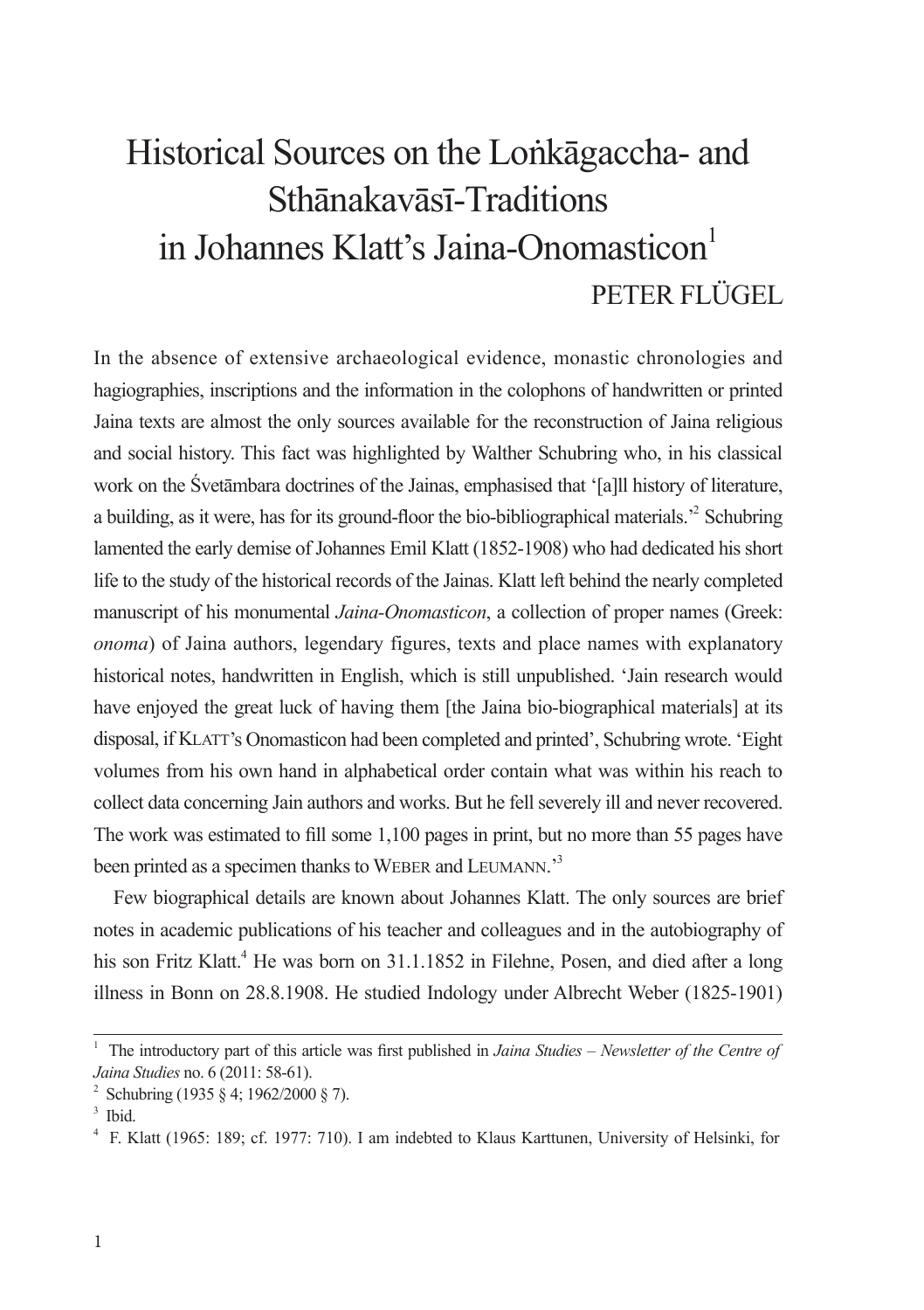in Berlin between 1868 and 1872 and in 1873 completed his doctorate at the University of Halle with a dissertation entitled De trecentis Cānakvae poetae indici sententiis.<sup>5</sup> Klatt worked at the Royal Library in Berlin, part time from 1872, as assistant from 1874, then as Kustos (custodian) from October 1880 and finally as *Bibliothecarius* (librarian) from April 1889. He was married to Margarete *née* Patzig (1861-1928) with whom he had two sons, the pedagogue Fritz Klatt (1888-1945), who pioneered adult education in the Weimar Republic,<sup>7</sup> and the painter Albert Klatt (1892-1970). Klatt's published research focused on Jaina manuscripts and on the history of Jaina monasticism, based on the available chronologies and biographies. In his preface of 15 October 1892 to the fifty-five page revised edition of a sample of Klatt's *magnum opus*. Klatt's teacher Albrecht Weber (1892: iii) referred to the 'tragic catastrophe' that prematurely ended Klatt's efforts of ten years to complete his *Jaina-Onomasticon*, apparently because he had 'unduly exerted himself' for this 'grandiose' achievement, and in future would probably never be able to work again 'at the same speed.' At the time, Weber still expressed his hope that Klatt would recover, which he never did. Yet, already on 21 April 1892, because Klatt was no longer able to do so himself, Weber had presented to the Royal Prussian Academy of Sciences a specimen of Klatt's work, featuring information on important Svetambara commentators such as Abhavadeva, Umāsvāti, Haribhadra, Jinabhadra and all other names beginning with Jina.<sup>8</sup>

A biographical note on Klatt was published during his lifetime by Klatt's 'gurubhati' and friend Ernst Leumann (1859-1931).<sup>9</sup> It took the form of a mock *pattāvalī*, which turned out to be one of the main sources of our meagre knowledge of the great chronographer's own life:

sharing his records on Johannes Klatt. They include the name of Klatt's son Fritz and pointed me to the photograph in Rau (1982). Rau's caption of the photo gives different biodata than F. Klatt: birth Filehne 31.10.1852, death Berlin 27.8.1903.

<sup>&</sup>lt;sup>5</sup> On Three Hundred Maxims of the Indian Poet Cānakya (Kautalya).

 $\frac{6}{10}$  Hartwig & Schulz (1884: 25, 1889: 510, 1891: 31). See Klatt (1891) on the manuscript collections of the library

 $\frac{7}{1}$  For autobiographical notes, see F. Klatt (1965). Since Fritz was older, his brother Albert could not have been born in 1880 as suggested in the appendix of the book and by Böhm (1977: 710).

 $\,^8$  F. Klatt (1965: 11f.) characterizes his father, who was hospitalized in 1892, as 'an extremely quiet earnest man, with a pale face ... [who] lived entirely for his work and disliked going to social events ... [and] had to die so early, because he kept the dark manner in which he perceived life locked inside himself and did not find an expression for it. He felt so much within and took refuge in his studies, and frantic work<sup>,</sup>

<sup>&</sup>lt;sup>9</sup> Later referred to as 'obituary' by Schubring (1962/2000 §7: 10, n.2, cf. 1935 § 4: 8, n. 2).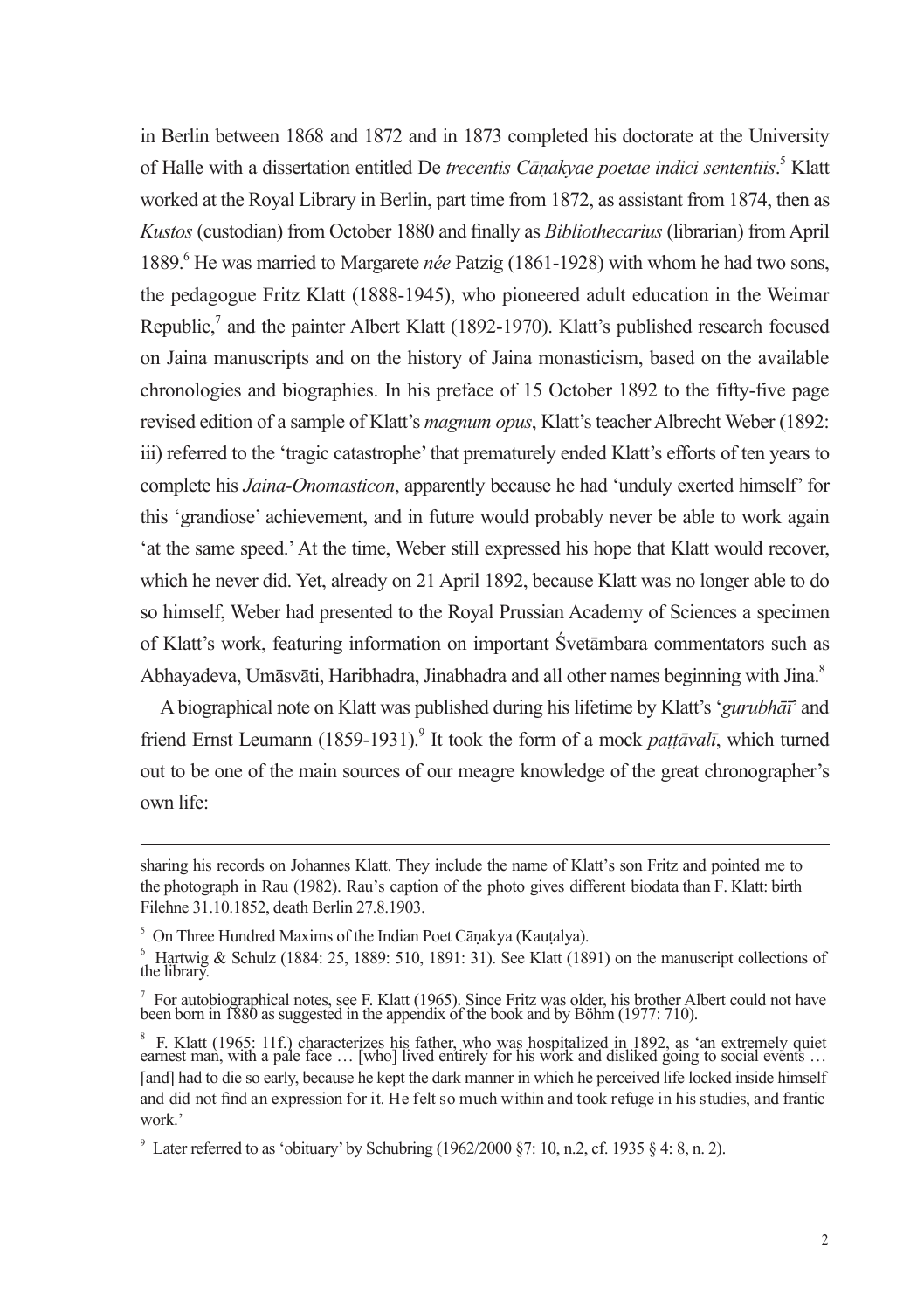'The chronology of his life, presented by way of one of the Pattâvalîs so happily brought to light by his researches, is as follows: - Johannes Klatt: born 1852 A.D. as the son of the postmaster of Filehne (in the Prussian province of Posen): dîkshâ (matriculation) at the Berlin University 1868; after four years' study there, he took his Doctor's degree by presenting (see Boehtlingk's Indische Sprüche, 2nd ed., Part III. Preface) a paper on "Chânakya's Sentences" to the University of Halle; 1873 'Volunteer' at the Berlin Royal Library (still earning his living for a couple of years as official stenographist in the Prussian House of Commons), 1880 'Custos,' 1882-92 (nominally also 1893) "Librarian."<sup>10</sup>

In his note, published as a footnote to Klatt's last published work, Leumann also mentioned that no further contribution of Klatt 'can come from his pen', and noted the 'irreparable loss' caused by the sudden 'disappearance from literature' of 'the eminent Indianistic Chronicler and Bibliographist' 'as a year or two more of work would have allowed him to complete what has been slowly growing into shape in his study during the past ten years' (ibid.). Leumann was familiar with Klatt's work. Over many years. he supplied his friend with supplementary information for the Jaina-Onomasticon.<sup>11</sup> In addition to editing the last fifteen pages of the Specimen, which Klatt had prepared before his progressing illness rendered work impossible, Leumann also brought Klatt's last article to publication, and in 1893 took over the task of arranging the parts of the text that Klatt left behind. He had them 'bound into eight stately volumes' (ibid.), which his student Schubring later deposited in the library of the Seminar für Kultur und Geschichte Indiens, which is now integral to the library of the Asien-Afrika-Institut of the University of Hamburg.

Klatt's encyclopaedic compilation of literary-bibliographical information on Jaina authors, texts and biographies is still without parallel. Mehta and Chandra's (1970-72) work Prakrit Proper Names covers somewhat similar ground. But Mehta and Chandra focus exclusively on the Śvetāmbara  $\bar{A}$ gamas and their commentaries however, while Klatt concentrates on post-canonical sources from both Digambara and Śvetāmbara

 $10$  Leumann (1894: 169, n. 2).

 $11$  See Plutat (1998: 32).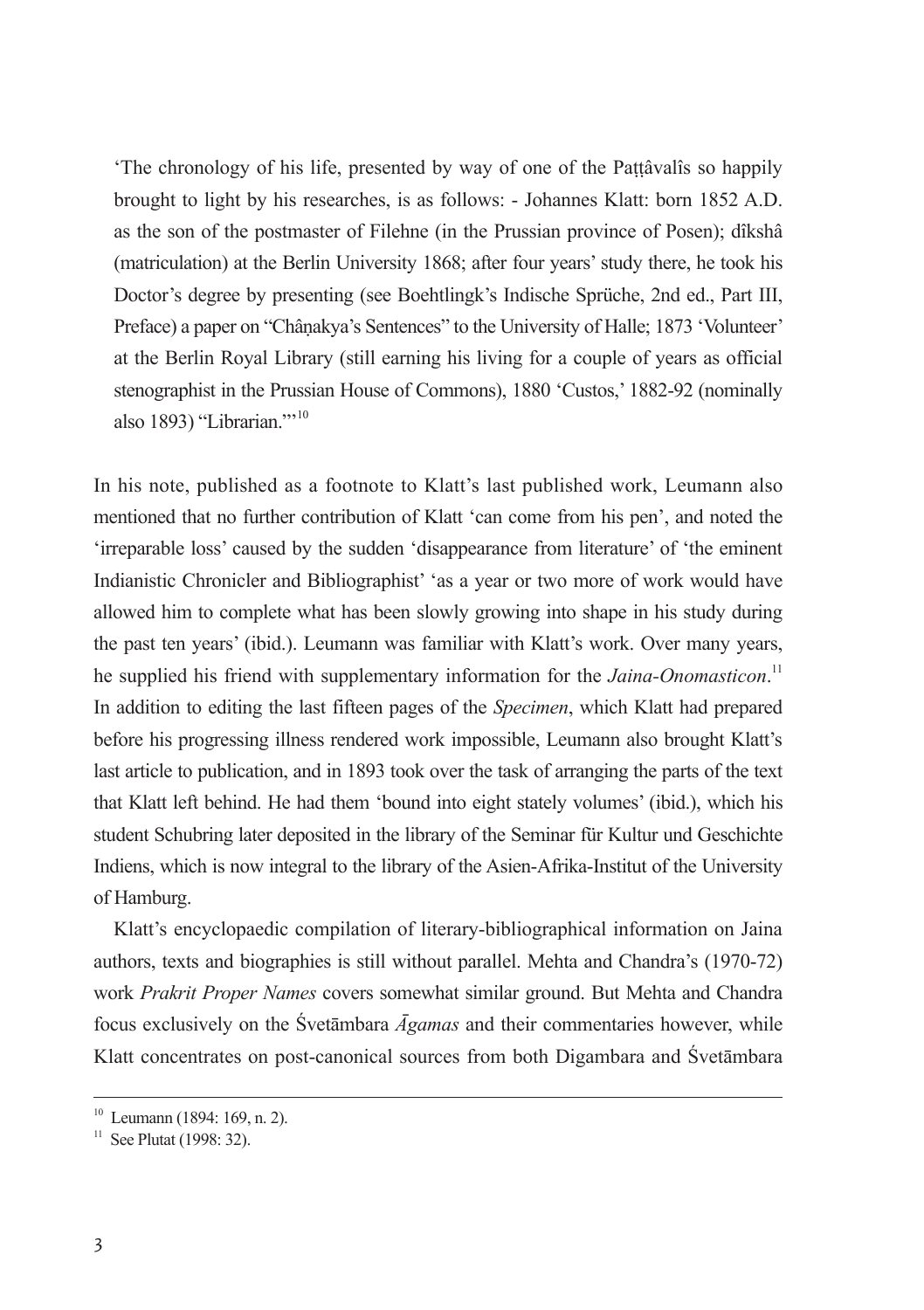authors. Klatt based his work on the lists of Jaina manuscripts published by Weber (1853-1892), Bühler (1869-1880), Bhandarkar (1882-1897), Kielhorn (1869-1882), Peterson (1882-1899), Khatavate (1891-1901) and all other relevant textual, bibliographical and epigraphic sources at hand.<sup>12</sup> His search for information motivated family holidays, for instance in Italy, where he conducted research on the manuscript collections of Florence, Milan, and elsewhere.<sup>13</sup>

Even without updates, for the historian of Jainism Klatt's Jaina-Onomasticon is an invaluable resource. This was recognised by his contemporaries. Klatt's text was praised both by A. Weber, E. Leumann<sup>14</sup> and W. Schubring as one of the landmarks of modern scholarship in this field. They all agreed that the 4,132 pages long manuscript, starting with <Aikava> and ending with <Samgramasimha>, was ready for publication, albeit with two or three years of editing work remaining. On 15 October 1892, A. Weber (1892: iii-iv) estimated the size of the printed *Onomasticon* at ca. 1120 pages, twenty times the size of the *Specimen*, if a system of abbreviations is used to save space, while conceding, because Jaina Studies was still in its infancy, that additions could have been made already half a year later, even to the published *Specimen*.<sup>15</sup> Schubring (1935 § 4: 8, n. 2) concurred with Weber's verdict that the manuscript was basically ready for publication (albeit in need of supplementation): 'At the time, the manuscript would presumably have been ready for the press, given a practicable technique of abbreviation and onesided type.' Yet, though the work deserves to be accessible to the wider world of scholarship, Johannes Klatt's Jaina-Onomasticon remains unpublished to this day. The task to prepare the manuscript for the press is still a *desideratum* for modern Jainology.

In 2010, the Centre of Jaina Studies at SOAS initiated the first steps towards the publication of Klatt's work. With the support of the Library of the Asien-Afrika-Institut in Hamburg, which kindly made the original manuscript available, the text is currently

<sup>&</sup>lt;sup>12</sup> See Weber (1892 II.3: xvii) on Klatt's contribution to his pioneering catalogue of Jaina Mss.: 'Klatt' besonders durch eine grosse Zahl bibliographischer und literargeschichtlicher Daten aus seinen reichen Sammlungen der Art, in welchen er das einschlagende Material aus den trefflichen Reports von Bühler. Kielhorn, P. Peterson, R. G. Bhândârkar, Râiendra Lâla Mitra etc. vollständig eingetragen hat, für die ausserhalb des siddhânta stehende Jaina-Literatur, zu ganz besonderem Danke verbunden. Beide Gelehrte [Leumann & Klatt] haben damit diesem meinem Werke ihrerseits so wesentliche Dienste geleistet, dass ich ihnen dafür die wärmste Anerkennung schuldig bin.'

<sup>&</sup>lt;sup>13</sup> F. Klatt (1965: 9ff.).

 $14$  Leumann also in Plutat (1998: 42).

<sup>&</sup>lt;sup>15</sup> See Schubring (1944: VII) on formal imperfections of the Specimen of Klatt's 'unique guide.'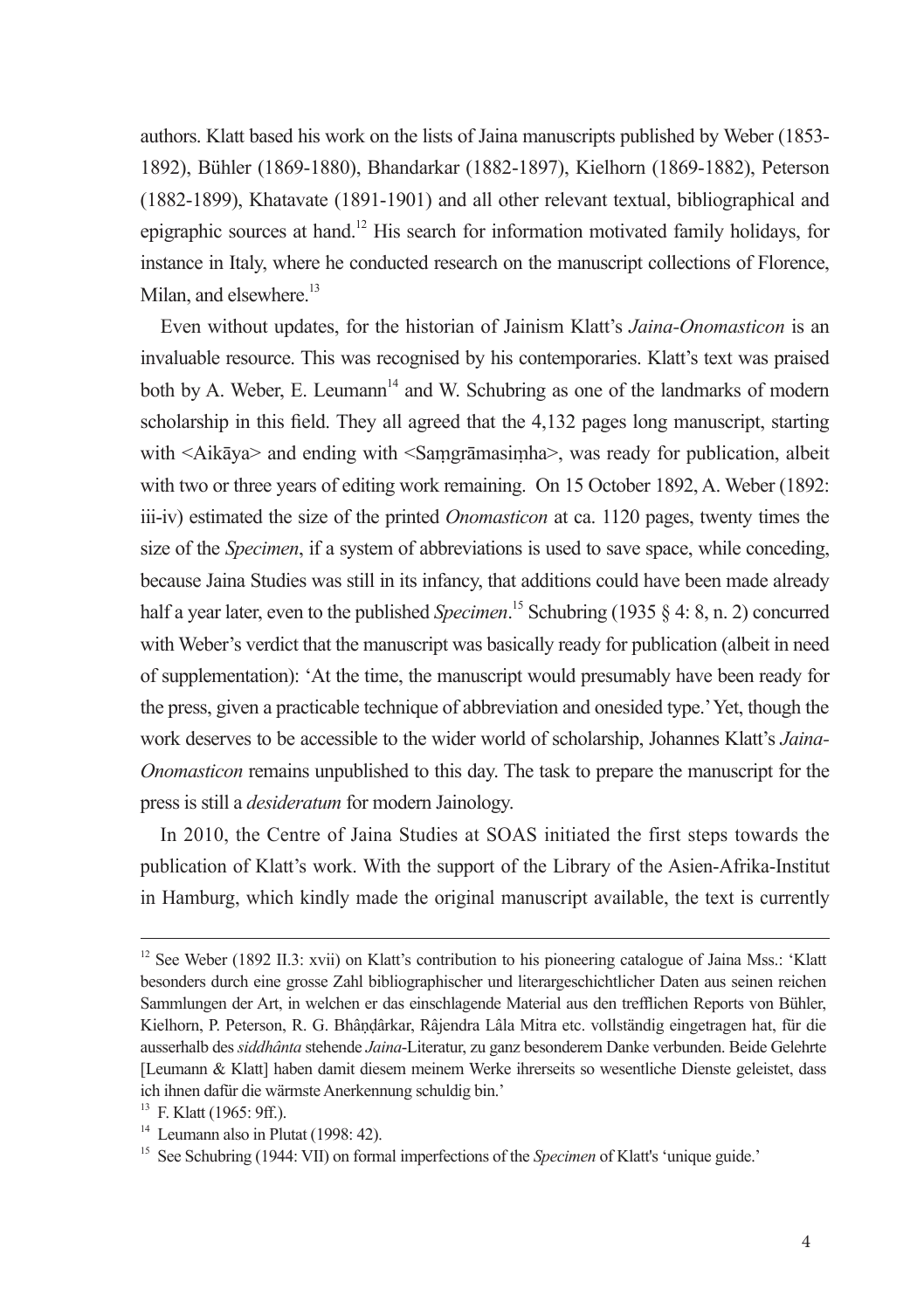being transcribed and prepared for editing. An initial trial for its transcription has been funded through the Arts and Humanities Research Council (AHRC) Grant AH/1002405/1 and Leverhulme Trust Research Project Grant RPG-2012-620 has funded the production of a print edition of Klatt's text. It is hoped that the English text, once published both in print and in an expandable electronic format, will serve as a valuable research tool to future generations of scholarship.

#### 'Lunka' and 'Dhundhaka'

The remainder of this article is devoted to a brief illustration, at the hand of two examples, the terms 'Lunka' and 'Dhundhaka', of the difficulties faced by the editors of this text, and an analysis of the implications of the sources available to Klatt on his text. To assess the feasibility of the project, selected texts from Klatt's Vol. III and IV have been transcribed by Christopher Gibbons and the present writer. Klatt's text and the references mentioned therein were checked (as far as possible) and, in parts, corrected and re-formatted; sometimes following suggestions by Klatt, who structured his text occasionally according to the historical sequence of his primary sources, that is, mainly catalogues and reports on manuscript collections. Nāgarī keywords were transliterated into Roman script. To make the text more accessible, indentations, italics and small caps were added. For Klatt's abbreviation 'S.' (Samvat), 'VS' (Vikram Samvat) is used. Abbreviations such as 'Dh.' (Dhundhaka), 'a.' (anna), fr.b. (from bottom), 'l.' (line[s], or leave[s]), n. (catalogue number, or note), s. (see), and acronyms for references have been spelled out in this article to enhance readability. Others, like p. (page), Guj. (Gujarātī), and others such as rg. possibly referring to an officially 'registered' nineteenth century print publication, have been maintained. Missing diacritics, for instance in 'Lálaji' (Lālajī), have also occasionally been supplemented. The aim of consistency could however not be accomplished. Systematically imposing new editorial conventions to disambiguate Klatt's use of abbreviations and acronyms will obliterate much of the historical information preserved in the text. Klatt generally accepted the diverse methods of transcribing Indic words used in his sources and merely added analytical word-divisions. This makes his manuscript stylistically incoherent. At the same time, it offers valuable insights in the fluid state of knowledge amongst leading scholars of the period confronting a flood of entirely new information. 'Dhundhaka', for instance, is rendered as 'Dhundhakar', 'Dhundhia' or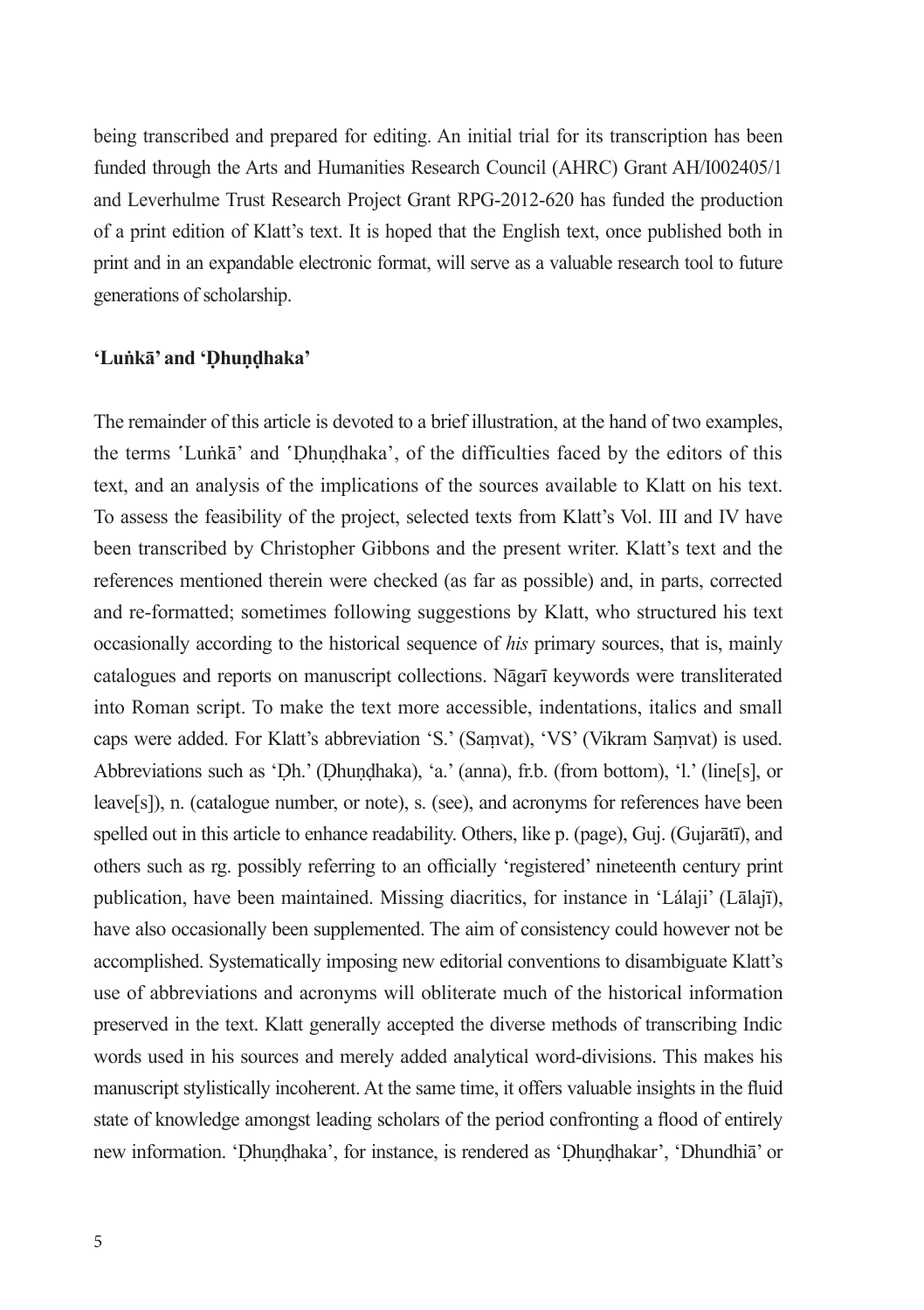'Dhundia', though only the category 'Dhundhaka' is listed. Instead of the now preferred term 'Lonkā', 'Lunkā' is used. However, another entry designating the same individual is 'Laukā.'

Only the proper name 'Lunka' and the sect-designations 'Lumpaka-matam' and 'Dhundhaka-matam' and some related names listed in the Onomasticon will be investigated here to probe into Klatt's methods and sources. Klatt's manuscript is of considerable value for identifying rare and yet unexplored sources, not least for the study of the aniconic or 'protestant' Jaina traditions, which have produced only few original texts in their more than five hundred year long history, since they put a premium on the sole authority of the *agamas*. Many of their surviving scriptures continue to be suppressed by their opponents from the image-worshipping Jaina traditions. The aniconic traditions were launched in fifteenth century Gujarat as a protest movement against the 'laxity' of contemporary mendicants by a Svetāmbara layman known as 'Lonkā' or 'Lumpaka', the 'breaker' of images or 'violator' of tradition, who inspired the creation of the Lonkagaccha mendicant orders, from which a variety of new reform movements split in the seventeenth century which are now collectively known as 'Sthanakavasi' or 'hall-dweller'<sup>16</sup> traditions. One of the original five of these schismatic aniconic monastic movements are the 'Dhundakas', or 'searchers', called 'Dhūmdhakas', the ruin-dwellers<sup>17</sup> by their Jaina opponents. This particular 'Sthanakavasī tradition was created by Lavajī Rsi from Surat sometime between 1648 and 1656.<sup>18</sup> Most of the founders of the other four principal Sthānakavāsī movements, such as Dharmasinha.<sup>19</sup> the founder of the Ath Koti tradition. and Dharmadasa.<sup>20</sup> the founder of the Baistola tradition, and a few of their successors, are also registered in the Jaina-Onomasticon, and some of their literature.

<sup>&</sup>lt;sup>16</sup> In contrast to the 'temple-dwelling' *caitvavasins*.

<sup>&</sup>lt;sup>17</sup> The second term is also used as a self-designation. It refers to the original rejection by the members of these reformed mendicant orders of residencies that were specially constructed for them, with reference to the rules in the agamas. Later, plain halls (sthanakas = upast rayas) for mendicants were deemed acceptable. Hence, the members of the reformed mendicant traditions that severed from the Lonkagaccha orders were called 'sthānakavāsins', or 'hall-dwellers'. On 'dhūndh-' and '\*dhūndh-' see Turner (1973: 391). The term 'Sthānakavāsī' was used as a self-designation only in the 20th century. See Flügel (2008:210).

<sup>&</sup>lt;sup>18</sup> The sources are inconsistent. Klatt (1893: 3388f.), referring to  $\bar{A}$ tmārāma and Hoernle, cites VS 1709 = 1653. On the history of the Sthanakavasins, see Hastimal (1995), Flügel (2000, 2003, 2007, 2008, 2012), and Jain and Kumār (2003)

<sup>&</sup>lt;sup>19</sup> Klatt (1893: 1749f.).

<sup>&</sup>lt;sup>20</sup> Klatt (1893: 1717).

 $^{21}$  Flügel (2008: 185 n. 8).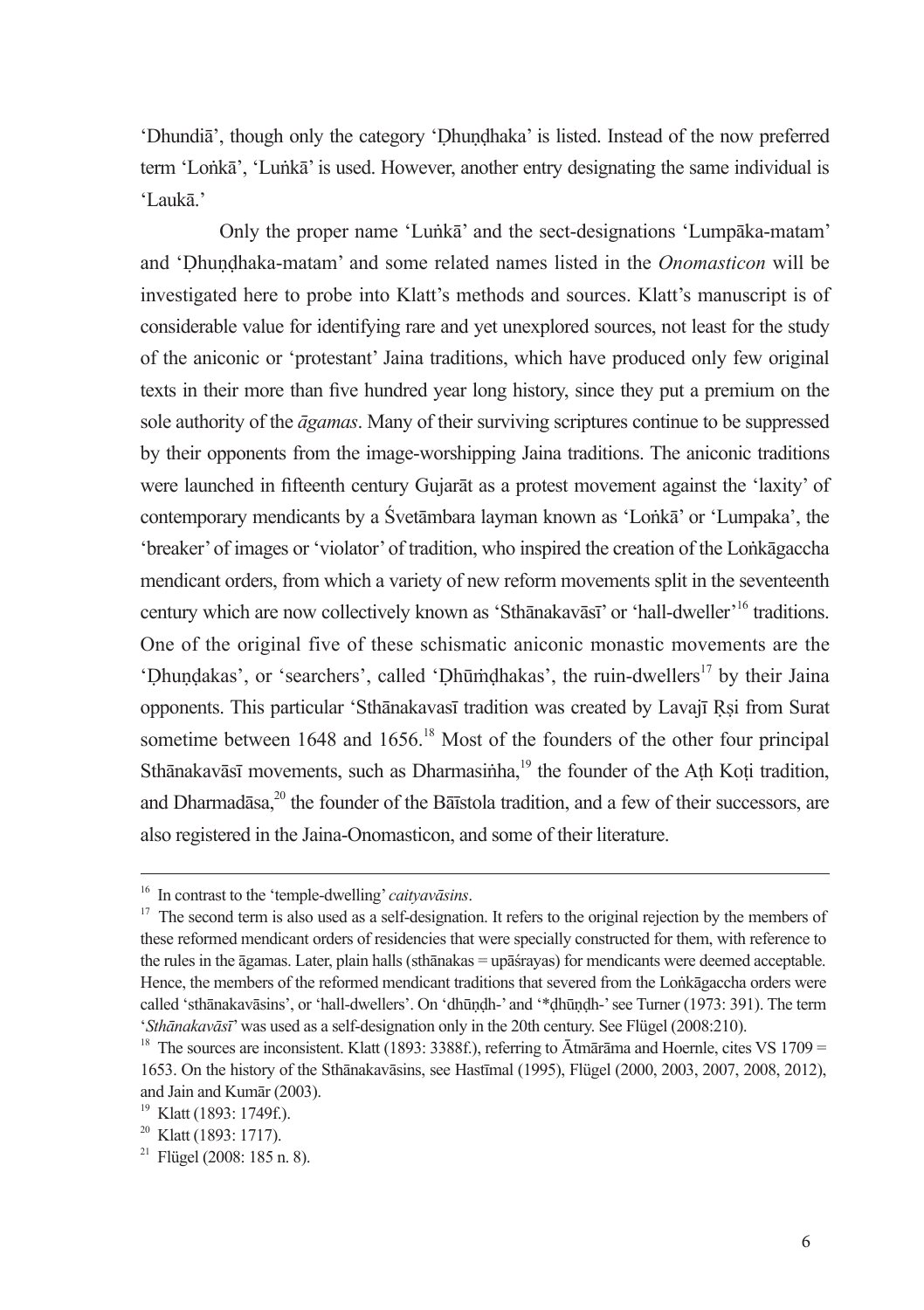The full real name of 'Lonka' is unknown.<sup>21</sup> Acarya Hastimal<sup>22</sup> notes that Lonka is variously called *lumpaka* (which he interprets as *lutera*, thief) or *lunga* (which he interprets as *lucca*, scoundrel), etc., by his opponents. A. Weber<sup>23</sup> and D. D. Malvaniva<sup>24</sup> interpret lumpaka as the Sanskrit rendering of lumka (laumka), the 'breaker' or 'destrover' of (the worship of) images or of the tradition (from the Sanskrit  $\sqrt{2}$  lup, to break, violate; *lopaka*, violating). See Turner (1966/1973: 643,645) on *lupvat* $\bar{e}$ , and for the uncertain meaning of lunka, which he hypothetically derives from lukka (Sub. lupta). At the time of Klatt, whatever was known about the aniconic Jaina traditions was based on reports from their Mūrtipūjaka critics, such as Dhamasāgara-ganin (d. 1596)<sup>25</sup> and Ācārya Vijayānandasūri (1836-1896), also known as Ātmārāma (his earlier Sthānakavāsī name) or Ātmānanda (his Mūrtipūjaka name), with whom many European Indologists communicated via letter and intermediaries.<sup>26</sup> Hence, the polemical term  $Lunk\bar{a}$  was used to describe the founder of the Lumpaka tradition and the *Dhūmdhakas* are listed under the name *Dhundhaka*.

Most of the references to primary sources on Lonka and the members and literatures of the Lonkagacchas collected by Klatt and others have not yet been systematically studied.<sup>27</sup> The following are the main entries he gives on Lonka and the Lumpakamatam: <sup>28</sup>

 $25$  See Weber's (1882) study.

Dharmasāgara's earlier Kupāksakauśikāditva of VS 1629 (1477) uses almost identical

<sup>&</sup>lt;sup>22</sup> Hastīmal (1995: 769).

<sup>&</sup>lt;sup>23</sup> Weber (1882: 807f.).

<sup>&</sup>lt;sup>24</sup> Mālvaniyā (1965: 185).

 $26$  Flügel (2010).

 $27$  For pioneering preliminary work see Malvaniva (1963a, 1963b, 1965) and the sources mentioned in footnote 19.

Klatt (1893: 3417-3422).

 $\, 29$ See Kharataragaccha Pattāvalīvācanā 57, No. 1989 in Weber (1892; 1050); 's. 1508 hamadâvâde Laumkâkhvena lekhakena pratimâ utthâpitâ, tathâ s. 1524 Lau(m)kâbhidham matam jâtam.'

<sup>&</sup>lt;sup>30</sup> According to Dharmasagaragani's undated (Tapa-gaccha) Gūrvāvalīsūtram 54, at the time of the Tapagaccha Ācārya Ratnaśekharasūri (VS 1457-1517 = 1401-1460), the scribe Lonkā founded the Lumkāmata in 1452, his follower Bhānā the Vesadhara tradition in 1477: 'tadânîm Lumkâkhyâl lekhakât sam 1508 varshe jinapratimotthâpanaparam Lumkâmatam pravrittam; tanmate veshadharâs tu sam 1533 varshe jâtâh tatra prathamo veshadhârî ri<sup>o</sup> Bhânâkhyo 'bhût' (In: Weber II.3 1892: 1013). Section 57 of the text further mentions that the Katuka-mata was founded in VS  $1562 = 1506$ , in VS  $1570 = 1514$  the Vīja-mata, a 'Vesadhara' splinter group of the Lumkā-mata led by Vījā (Vīja), and in VS 1572 = 1516 the creation of the Nāgapurīya Tapāgana (ib., 1013f.). Section 60 mentions the re-conversion of the Lumpāka 'matādhipati' Ācārya Megha to the Tapā-gaccha in Ahamadāyād at the time of the inauguration of Ācārya Hīravijavasūri (VS 1583-1652 = 1527-1596) in 1552: 'tathâ Ahammadâyâdanagara eva Lumpâka matâdhipatih ri<sup>o</sup> Meghajī svakîvasamudâvâdhipatvam durgratihetur iti matvâ' (In: ib., p. 1015; footnote reference to 'Methajī' in Bhāndārkar 1883/4: 133).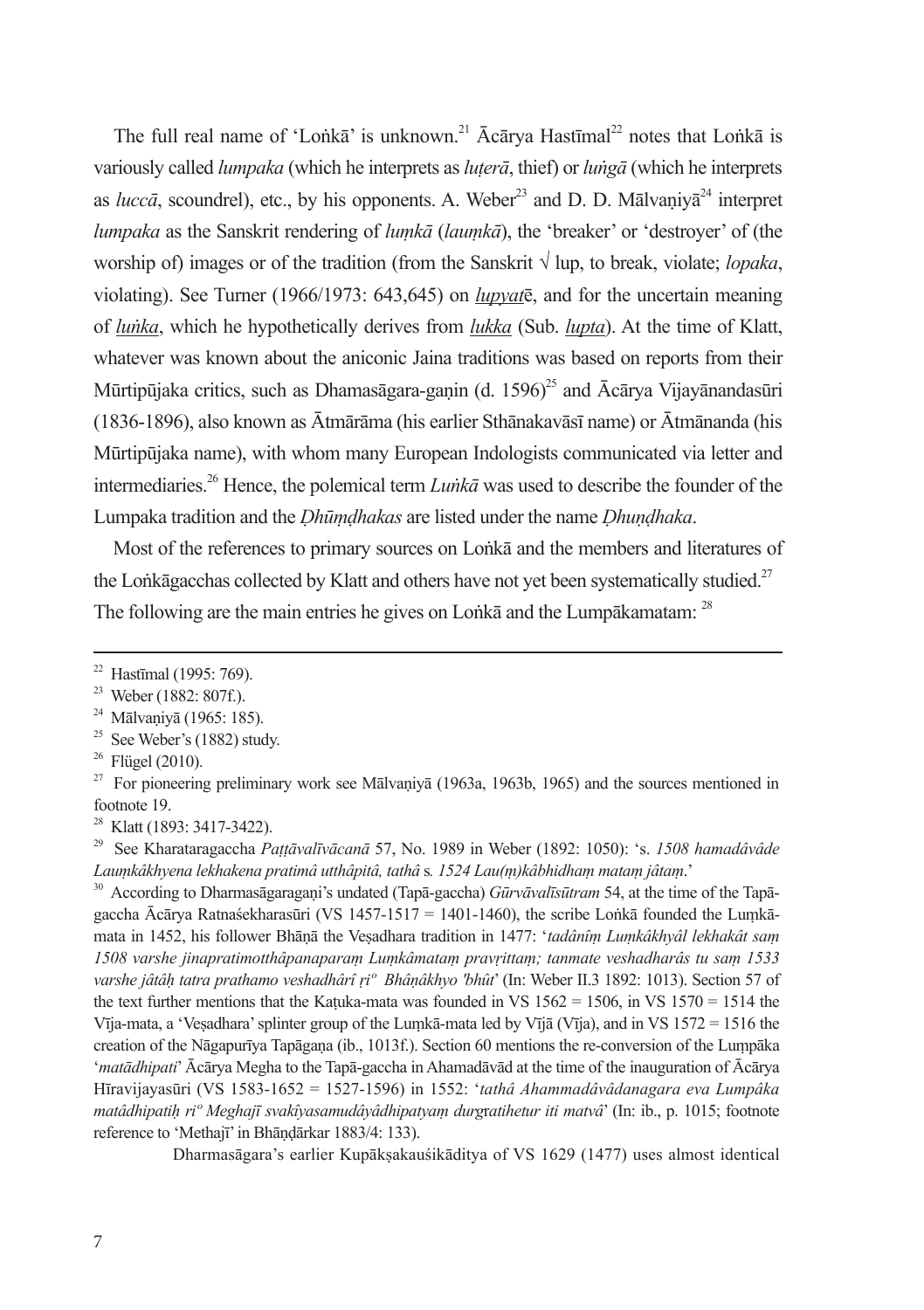LUNKĀ Lekhaka<sup>29</sup> founded VS 1508 the Lunkā-matam jine-pratimotthāpana-param, INDIAN ANTIQUARY XI 256<sup>-3</sup> n. 52, WEBER II 1013 line 14-5,<sup>30</sup> AJÑĀNA-TIMIRA-BHĀSKARA, kh[anda]. 2, p. 43.

Ratnacanda of the Vrihan-nāgorī-Lunkā-gaccha VS 1942, WEBER II 788 line 9-10.31

- Rājasinha and Raghunātho, VS 1857, of the Vrihal-launkā-gaccha, see PĀRCVA-JINA-VARA-MAHIMAN STOTRA, Kāçī 1880, p. 32.<sup>32</sup>
- JAINA-TATTVĀDARÇA, p. 583 following succession; rishi Bhānā (Bhūnā, BHĀNDĀRKAR REPORT 1883/4 p. 154) VS 1533, Būjajī 1568, Jīvājī-rishi 1578, Vriddha-varasinhajī 1649, isa Lumpaka-mata ke tīna nāma hūe, 1 Gujarātī, 2 Nāgorī, 3 Uttarādhī iti Lumpaka-matotpattih.
- MILES. TRANSACTIONS OF THE ROYAL ASIATIC SOCIETY III 346 mentions a Lunca Pattāvalī.<sup>33</sup>
- Origin VS 1527, ZEITSCHRIFT DER DEUTSCHEN MORGENLÄNDISCHEN GESELLSCHAFT 38, [p.] 9,<sup>34</sup> in Anahalla-pattana in Gujara-deca by Lunka of the Prāgvata-kula, ib. p.  $13.40^{35}$

CRĪ-LOKA-GACCHĪYA-CRĀVAKASYA SĀRTHA-PAÑCA-PRATIKRAMANA-SŪTRA. Bombav.

<sup>32</sup> As an example for furtherinformation on this order, that is not cross-referenced in the manuscript, see for instance the entry on the following Lonkagaccha monk in Klatt (1893: 1793):

> 'NAGARĀJA bhikshu, of the Vrihan-nāgapurīya-Launkā-gaccha, honored by the kings, see BHAGAVATI ed. Benares VS 1938. floliol 1936b vlersel 20.

N. of the Launkā-gaccha, preceptor of Raghunātha, about VS 1890, see PRAJÑĀPANĀ collophon].

N.'s pupil Rāmcandra, author of a padam, PADA-RATNĀVALĪ (Benares), p. 327 l. 1, reg. p. 31'.

<sup>33</sup> Miles (1933: 346): 'Lúnca Patávali.'

words: 'Lumpâkamatam Vi' 1508 varshe Lumpaka - lekhakât prarûpanâm adhikritva pravrittam. tatprarûnanâ ca jina pratimânishedhamûlikâ: tanmate veshadharâh punar  $V_t^o$ sam $^o$  1533 varshe Mârodî pratvásanná raghattaka vástavva prágvátainátíva Bhânákhvád eva pravrittá, etadutpattivistáras tu etannâmnâ'shtama viçrâme rakshyate, ayam ca pracavana(yacana!)bâhye bâlagopâlâmganânâm api pratitah' (In: Weber II.3 1892: 959; see also pp. 960, 967, 971f.).

<sup>&</sup>lt;sup>31</sup> A modern copy of Hemacandrasūri's Viśesāvaśyaka-vrtti, a commentary on Jinabhadra's Viśesāvaśyakabhāsva I (sāmāvika), mentioned in Weber's catalogue was prepared by Ratnacandra as indicated at two different places in the manuscript: "samvat 1942 (also: A.D. 1886) râ vaiçasha suda 7 tithau h ri / Ratnacamda nāgorī Lumkā Jesalamera ma 4" (fol. 144<sup>b</sup>) and "Ratnacamda vrihanâgarî lumkâgachai" (fol. 145<sup>a</sup>) (Weber 1888: 788).

<sup>&</sup>lt;sup>34</sup> Jacobi (1884: 9), referring to the Bhadrabahucaritra of Ratnanandin (15th-16th C.E.).

<sup>&</sup>lt;sup>35</sup> Jacobi (1884: 13. line 40). summarizing Ratnanandin: 'Im Jahre 1527 nach dem Tode Vikramas entsteht das Lunkâmata (156). Ein Çvetâmbara Namens Lunka aus dem Prâgvâțakula stürzt die Jinabilder.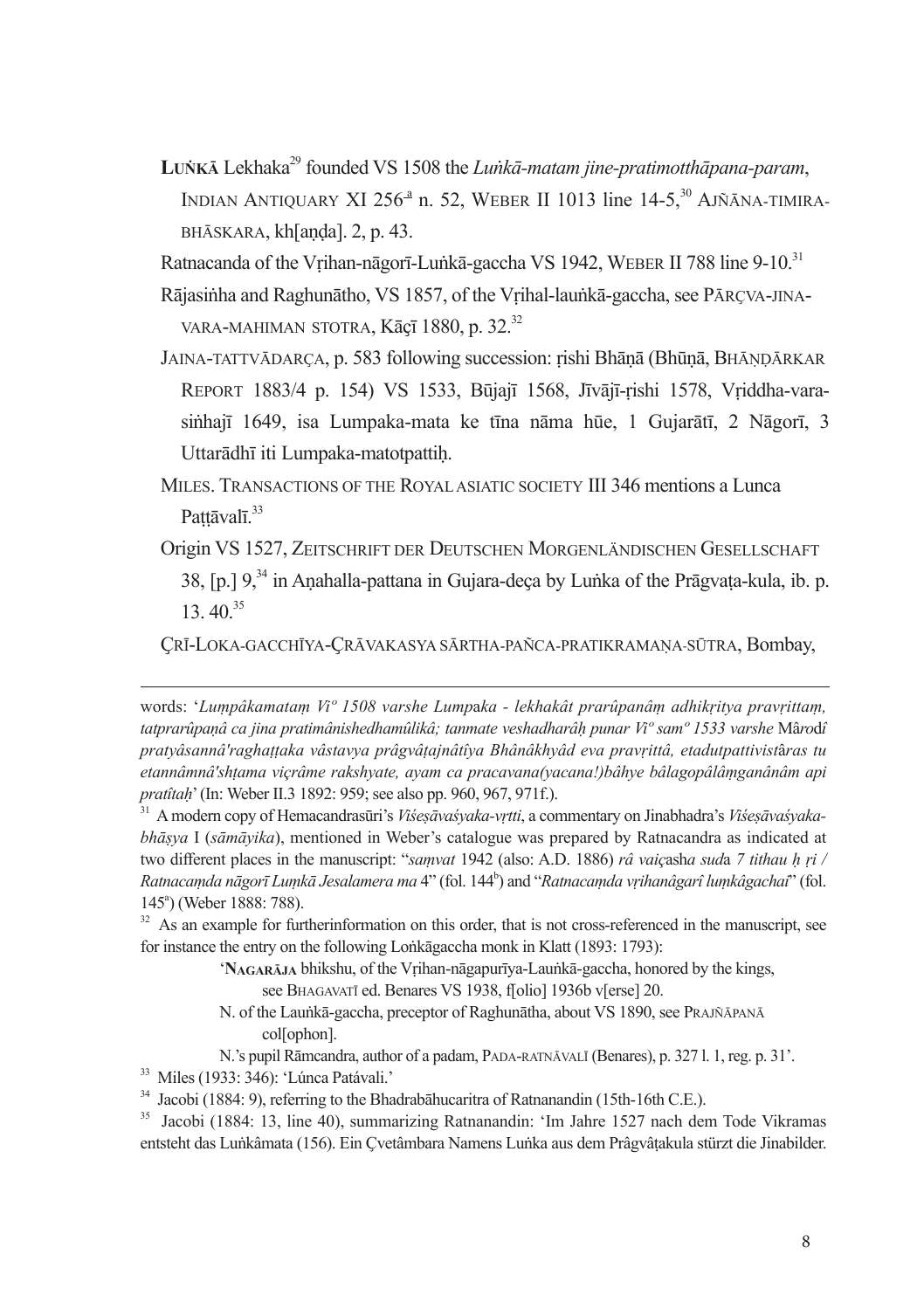Jagadīçvar press 1883. 236 p. Re. l. Succession from Hīrākara-sūri VS 1640 till

Amrtacandra-sūri VS 1939, see ... [?] BHAGAVATĪ, Ben. [Benares] VS 1938, title.

Rāmacandra-gani and his pupil Nānakacanda VS 1937, see STHĀNĀNGA ed. Ben. VS 1937.

Tejasingha VS 1766, Lokag[acchīya]-Pratikr[amana-sūtra], Bomb[ay] 1887, p. 219-35.

LONKA-GACCHĪYA-ÇRĀVAKASYA SĀRTHA-PAÑCA-PRATIKRAMAŅA-SŪTRA, Bombay Jagadicvar press 1882, 218 p. Re. 1, 4a (CATALOGUE BOMBAY 1882 IV 16-7).

VS 1572 Rūpacand Sorānā of his own accord put on the monks' garb and originated the Nāgorī Lumpaka sect, ĀTMĀRĀMJĪ'S PATTA-VRIKSHA (HOERNLE).

Nāga-purīvāhvā Lunkā-gane at the end of Anuttaraupapātika, Calc[utta],

- LOKĀ-GACCHĪYA ÇRĀVAKASYA SĀRTHA-PAÑCA-PRATIKRAMAŅA-SŪTRA. 3. ed. Bombay, Jagadicvār press VS 1943, 6, 270 p.
- $\left[\ldots\right]$
- LUMPĀKAMATAM<sup>36</sup> INDIAN ANTIOUARY XI 256<sup>ª</sup> n. 55. WEBER II 1013 line 24. 30.<sup>37</sup> From it the Vīja-matam arose VS 1570.
- ib. 1013f. line 25. JOURNAL OF THE BOMBAY BRANCH OF THE ROYAL ASIATIC SOCIETY  $198 n 23$

Lumpāka-mukhva-kumata combatted by Vimalaharsha, Ms. OR. FOL. 673 n. 32.

- Lumpākānām pratimā-nishedhah their principal heresy, BHĀŅDĀRKAR REPORT 1883/4 p.456 line 7 from bottom. WEBER II 956 note [3].
- Lumpaka-ganopāsaka Rāya [Bāhādur] Dhanapatisinha, see SAMAVĀYĀNGA, ed. Ben[ares] VS 1937.<sup>38</sup>

Lupaka-gacche crī Amritacandra-sūri, see AUPAPĀTIKA, ed. VS 1936.<sup>39</sup>

Lavajī, grandson of Borā Vīrajī of the Lumpaka sect originated VS 1709 the

Auch diese Sekte theilt sich wieder in mehrere (160).

<sup>&</sup>lt;sup>36</sup> Klatt (1893: 3420-3422).

 $37$  Dharmasagara, in: Weber (1892: 1013).

<sup>&</sup>lt;sup>38</sup> See Bhūmika (entry on Dhanapatisimha on p. in Klatt 1893 III: 1662).

 $39\,$ Because the title *sūri* is used exclusively by Mūrtipūjaka traditions, Amrtacandra cannot have been a Lumpāka. The work was edited in Calcutta.

<sup>&</sup>lt;sup>40</sup> The unmentioned source must be Muni Ātmārāma, mentioned in Kunte (1882: 3).

<sup>&</sup>lt;sup>41</sup> Bendall (1886: 63) lists this text under 'Mss. Personally Collected.' The description on page 63 begins line 19 and the quotation starts line 24: 'Lumpāka-mata-kuttana is the subscription of a short work (of 21 leaves). Outside is written in a much later hand "Lokavata-kuttana." The Lumpaka mata was a school founded in Vikr. Samvat 1508 (A.D. 1461). See Dr Klatt Ind. Antiq. XI. 256 (September 1882). The treatise is in the main a compilation from the Siddhanta or canon of the Cvetambaras and begins: Natva cruta-jñānam-ananta-bhedam | pārangatam cetasi sannidhāva | siddhānta-vākvāni karomi samvak |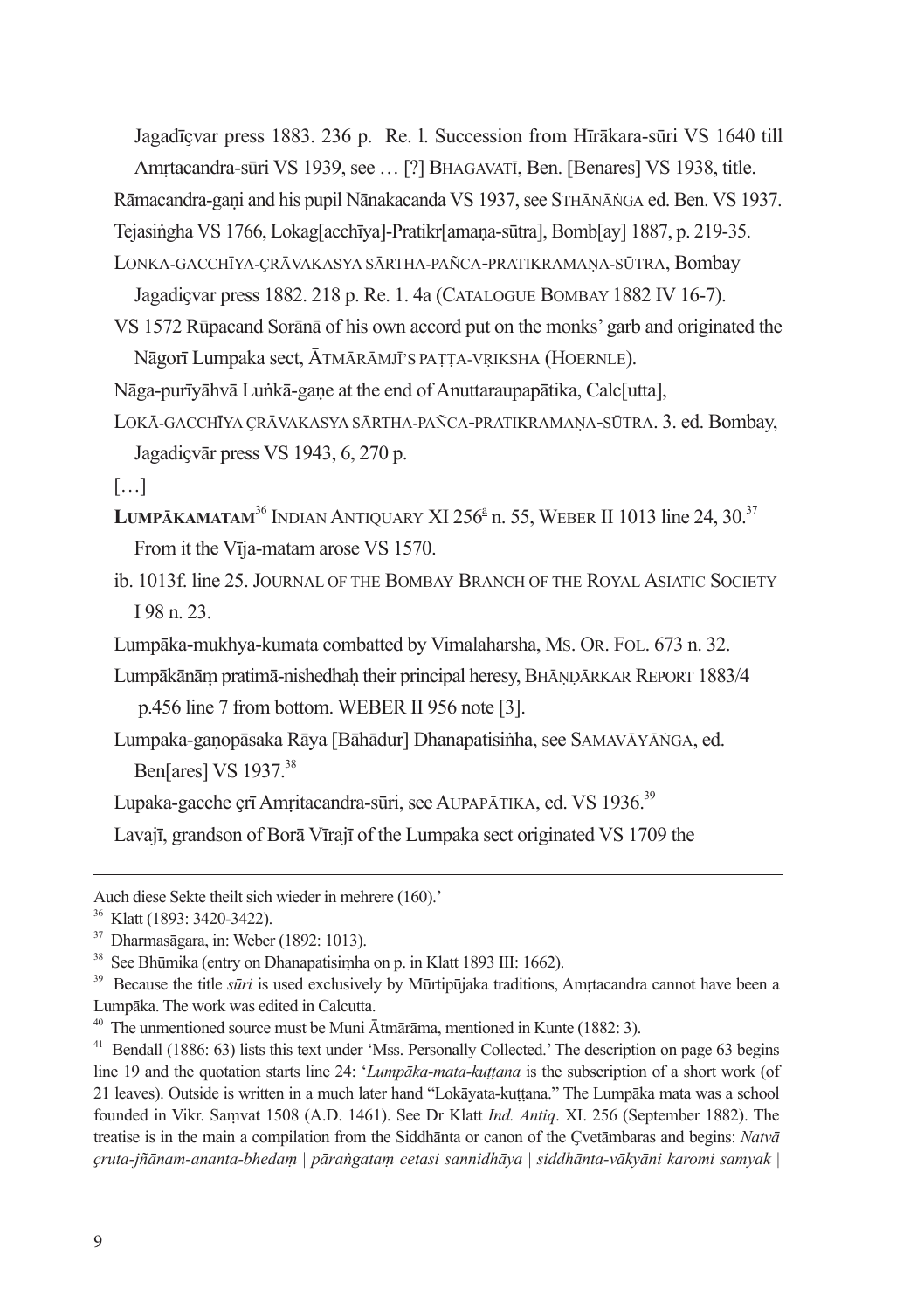Dhundhaka sect. Likhārī of the Lumpaka sect originated VS 1734 a sect which rejects the Jina image and the holy scripture.<sup>40</sup>

- LUMPĀKAMATAKUTTANA comp. by followers of the Kharatara-gaccha VS 1687, beg[ins] Natvā cruta-iñānam-ananta-bhedam, 21 I[eaves] BENDALL JOURN[EY]  $p. 47, 63.<sup>41</sup>$ [...]
- LAUKĀ<sup>42</sup> lekhaka erected VS 1608 a statue in Ahamadāvāda,<sup>43</sup> there the Laukā-matam arose VS 1524, INDIAN ANTIQUARY XI 249<sup>b</sup> n. 57, WEBER II 1050 line 7-8, INDIAN **ANTIOUARY VIII 311 44**

In contrast to 'Lunka' and 'Lumpakamatam', 'Lumpakamatakuttana' and 'Lauka', the main entry on 'Dhundhaka' includes references to primary literature of this monastic tradition, in particular a *pattāvalī*. One text, however, the *Atthāvana bolo* was most likely composed by Lonka himself.<sup>45</sup> Textual references are presented by Klatt generally after the historical data related to an author or tradition. However, further additions were simply appended in the manuscript:<sup>46</sup>

**DHUNDHAKA-matam originated VS 1709 under Vijavaprabha-sūri †VS 1749, JAINA-**

TATTVĀDARŚA, p. 592.

The Dhundhakar separated VS 1724 from the Lunkas, MILES TRANSACTIONS III, p. 365. They do not worship images, according to the Persian work MIRATI AHMADI, even  $355^{47}$ 

Controversies between the Dhondhiās and Tapās, see GAZETTEER OF THE BOMBAY PRESIDENCY, vol. 8, Kāthiāvār, p.148 note 2.

Jethmaljī of the Dhundhiā sect composed before 75 years Samakita-sār, CATALOGUE

<sup>[</sup>citation printed in Nāgarī] Its compilers belonged to the Kharatara-gaccha and wrote the work in Samvat  $1687'$ 

<sup>&</sup>lt;sup>42</sup> Klatt (1893: 3443).

<sup>&</sup>lt;sup>43</sup> This is impossible because of the date and because of his rejection of image-worship.

<sup>&</sup>lt;sup>44</sup> The original text refers wrongly to: 'The J a i n a s who followed the L o k  $\hat{a}$  v  $\hat{a}$  t a s' (Logan 1879: 311). The mix up of 'Lonka' with 'Loka' occurred frequently in  $19<sup>th</sup>$  century reports. See footnote 26.

<sup>&</sup>lt;sup>45</sup> See Mālvanivā (1963a: 80-82, 1965; 188). For a Hindī summary see Jain and Kumār (2003; 118-20). For a discussion and English translations, see Flügel (2008: 223ff.).

<sup>&</sup>lt;sup>46</sup> Klatt (1893: 1279-1283).

 $47$  The reference could not be located in the English translations of the works by Bird (1835) and Bayley (1886). See Khān, Alī Muhammad.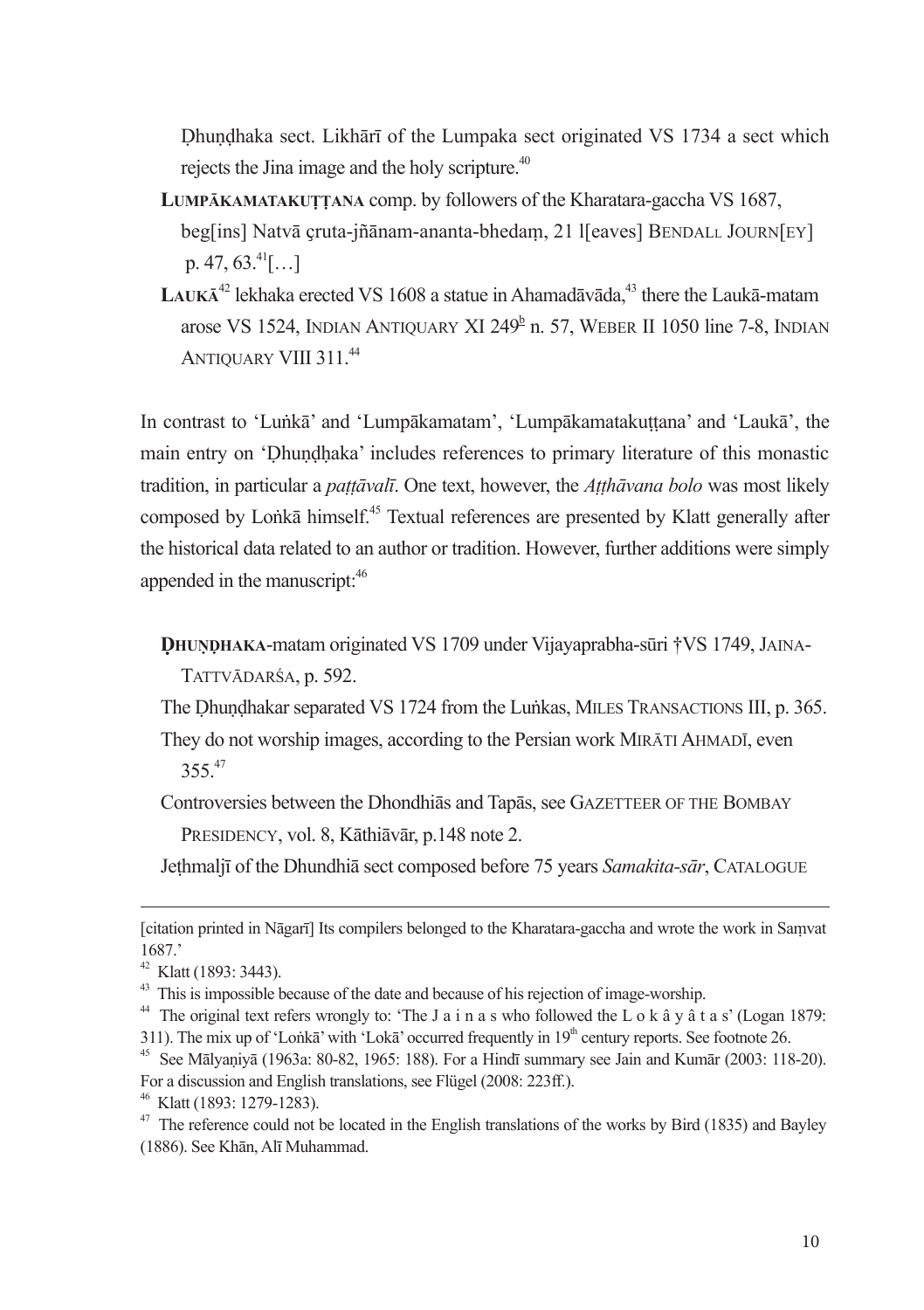BOMBAY 1888 II 70<sup>48</sup>

Ātmārāmjī is said to have been a Dh[undhaka], ib.

- Dhundhiāno rāsado, or a poem relating to a sect called Dhundiā. Gui., by Uttama Vijava, Ahmedābād, Nāran Krishnarām 1869, 12 p. 4°, lith, 2 alī nal. see CATALOGUE **BOMBAY 1869 III 6.**
- Siddhānta-sāranī Dhālo, or verses giving substance of the established truth, Guj., Ahmedabad 1887. 32 p. 2 a[nna] (condemns the worship of an image of any of the firthankars, as well as pilgrimage to holy places),<sup>49</sup> see CATALOGUE BOMBAY 1888 I 24.
- Brihad-ālovanā, or the great work on return from sin, Mārvādi. By Lālājī Sāheb Ranajita-sinha-jī. Ahmedabad, Union Printing Press, published by Chhaganlāl Behechardās 1888. 48 p. 3 a[nna] (A tract of the Dhundivā sect), see CATALOGUE BOMBAY 1888 IV 42.<sup>50</sup>
- Atthāvana bola.<sup>51</sup> Gui., KUNTE REPORT 1881 p. 48 n<sup>[</sup>umber] 225. Founded by Lābhājī from Surat, son of Bīro Birjī Srī Māl and Phulā Bāī, see MONIER-WILLIAMS, JOURNAL OF THE ROYAL ASIATIC SOCIETY N.S. 20 (1888) 286.<sup>52</sup> KUNTE REPORT 1880-1881, dated 24. January 1881 p. 3-4 (dated 6. June 1881 p. 4).<sup>53</sup>
- In 1709. Lavaii, the adopted son of Phūlā Bāī, the daughter of the Borā Vīraiī, of the Lumpaka sect, together with Dharmadas, the cotton printer, originated the sect (panth) of the mouth-covering Dh[undhaka]. These divided into 22 sections, <sup>54</sup> COMMUNICATION OF ATMARAMIT

Opposite to the Dh<sup>[</sup>undaka] is *Vīra-stuti*, composed VS 1849, PRAKARANA-

RATNĀKARA III p. 569-696.

Dhūdhūkā-gaccha, name of a gaccha in GACCHA-NĀMĀNUKRAMAŅIKĀ No. 60.

<sup>&</sup>lt;sup>48</sup> Sāthe's (1888 II: 70f.) entry No. 373 refers to the 'second translation' of the Samyaktva Salyoddhāra (of Ātmārāma 1994/1909) under the name of 'Bhāvnagar Jain Dharma Prasārak Sabhā, Translators': 'The work of Jethmalii, which has evoked the present refutation of it, is said to be 75 years old and was recently reprinted.'

<sup>&</sup>lt;sup>49</sup> Original text, Sathe (1888 I: 25): 'Mentions the duties of a follower of Jainism and condemns the worship of an image of any of the Tirthánkars or sanctified teachers of Jainism, as well as pilgrimage to certain holy places.'

 $^{50}$  No. 255 in Sathe (1888 IV: 42f.).

<sup>&</sup>lt;sup>51</sup> Original Kunte (1880-81: 48f.): 'Atthavan Bola' (Gujarati), 'old and incorrect; prose. Gujarathi. Very rare.' The text was attributed to Lonka by Malvaniva (1963a).

 $52$  Original: Rang Lal (Jain), in Monier-Williams, Lal and Davies (1888; 286): 'I must finish now with one more remark, and it is about a sect of Jains called 'Dhundye,' but more commonly 'Munh-bandhe,' owing to their habit of keeping their mouth covered with a piece of cloth - something very much like a respirator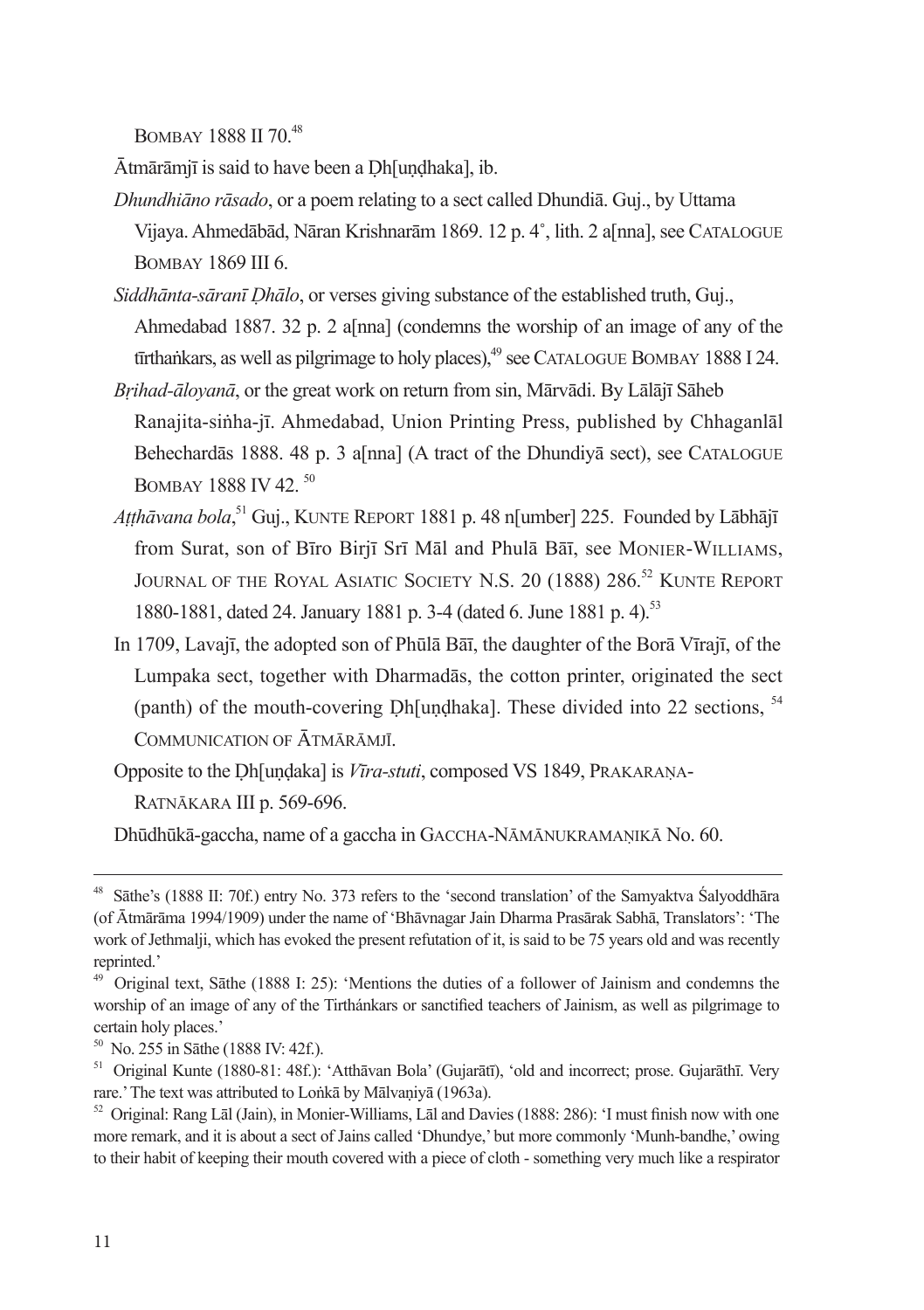Dhundhakamatotpatti, see SAMAKITA-SALYODDHĀRA Bombay 1885 p. 1-8. Dhundhakamata-pattāvalī, ib. p. 8-11.

Dhūndhaka-mata-nirākarana, printed R[upee]s 3, CATALOGUE JYESTHARAM MUKUNDJEE 1892. p. 13<sup>ª</sup>.

DHUNDHAKOTPATTI by Laksmīvijaya, 4 I [eaves]. PETERSON REPORT III Appendix [II] n. 213 n. 39.55

#### **Concluding remarks**

The brief review of the entries on Lunkamatam and Dhundhakamatam, etc., shows that a lot could have been learned about the aniconic traditions already more than a century ago had Johannes Klatt's yet unpublished *magnum opus* been utilized. Since this was not done,

in this country - because the first principle of Jainism is not to destroy *life*, however insignificant. As there are animalcul in the air, they say that when they breathe the hot breath kills them, so they use this cloth to keep away these animalcul. They have no temples, but simply a place of meeting, where they sit, meditate, say their prayers, and study religious books. A great number of those who belong to this sect are a sort of monks, who have given up the world, but there are very few laity.'

<sup>53</sup> The original text of Kunte (1880-81: 4) is based on 'the conversation I had with a Jain mendicant, Atma Rām' in Gujarāmvālā (ib., No. 28, p. 3, cf. No. 22, p. 3), that is, with the Ex-Sthānakavāsī Mūrtipūjaka Muni Ātmārāma (Vijayānandasūri): 'Dhūndhiyā is a sect said to have been founded by Lābhājī, a native of Sūrat. He was the son of Bīro Birji Srī Māl, by Phulā Bāī. The Dhūndhiyās are a branch of the Svetāmabaris, but they discard the worship of the image of the Tīrthankaras. They are generally given to meditations or practices of the yoga, and attach great importance to the preservation of life, so much so that they do not light a lamp at night and generally tie a piece of cloth on their mouths to prevent the insects being killed by the heat or the air they expire. They seldom walk by night. They say that in worshipping idols people light a lamp, offer scent, and breathe freely, which is all in contravention of the doctrine of the preservation of life.'

<sup>54</sup> Now it is clear that Lavajī and Dharmadasa founded rival monastic order and that these 'Bais Tola' derive from Dharmadasa. See the literature mentioned in footnote 19.

<sup>55</sup> 'List of the more important Paper Mss. preserved in the Temple of Santinath, Cambay' (Peterson 1887  $III: 191$ ).

<sup>56</sup> Klatt did by no means cover every piece of information available on the tradition of Lonka and the Dhūmdhiyās. A. Walker's (c. 1807-1830) very tentative unpublished report, for instance, seemed to have escaped his attention, or was left out because it did not throw any light on literary history. Since this is one of if not the earliest report on the Lonkāgaccha in a European language, E. Bender's (1976; 117f.) excerpt deserves to be quoted at length:

'[T]he Lounka Gatcha, both Jutties and Shravacas, differ considerable from the other sects.

They are more careful of animal life. They worship the Supreme Being alone, and wholly reject the agency of Dewtas, and the Arhyuntas [arihantas]. They despise the worship of the Arhyantas in the Jaina Temples, and ask how an Image can grant a Petition?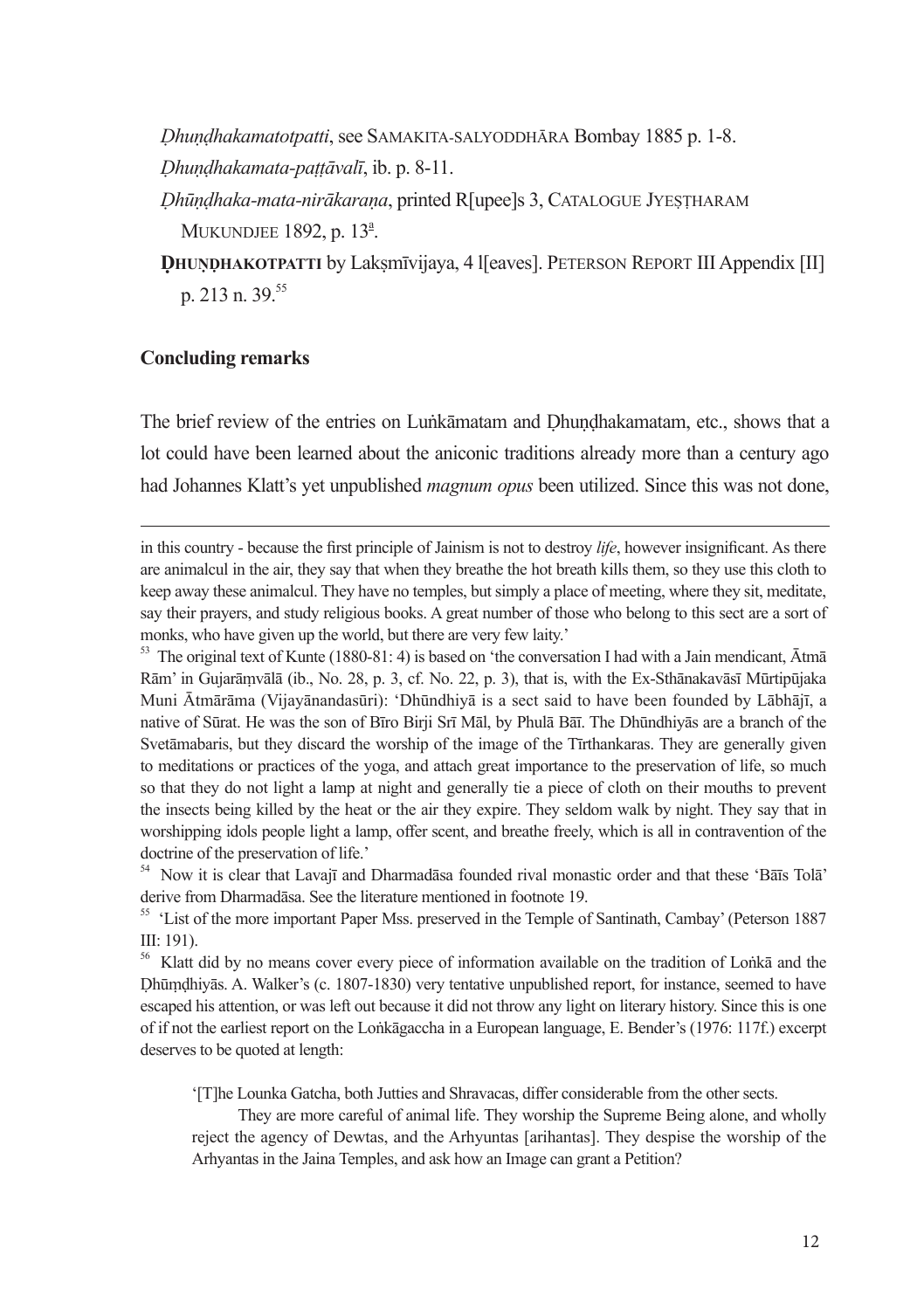hardly any of the standard textbooks on Jainism offers even basic information on the aniconic traditions, with the exception of the well known work by Paul Dundas, which made a start. Even Klatt's information stemmed largely from the works of opponents of the protestant traditions. This was unavoidable at the time, since no other information was made available. The state of knowledge on the aniconic traditions reflected in the pages of the Jaina-Onomasticon is still embryonic and in itself unreliable, which probably is the reason why it was shunned by previous generations of indological scholarship.<sup>56</sup> However, it points to yet untapped sources the critical study of which will lead to more certain reconstructions of the history of a tradition which today comprises of about one third of all Jainas.

### **SOURCES USED BY KLATT**

Ātmārāma, Ācārya [Vijayānandasūri, also: Ātmānanda]. Jainatattvādarśa. Bhāg 1 & 2. Ed. Banārsīdās Jain. Pañcama Samskarana. Bambaī: Ātmānanda Jaina Sabhā, 1881/1954. — Samyaktva Śalvoddhāra. Lahore: Ātmānanda Jaina Sabhā Pañjāb, [1885] 1884/1909. [Hindī translation of the original Guiaratī text]

- Ajñānatimirabhāskara. Mumbai: Jainadharma Hitecchu Sabhā, 1888/1906 (2. Edition: Jaina Ātmānand Sabhā in Bhāvnagar).

The Sripuia is chosen by adoption, generally from among the Wannias [banivas] of the Veesavosavar [Veșadahara] Caste, the most respectable; when the Sripuja is on the point of death, the child is placed on the gaudee [gadi]. His lock of hair plucked out, and the MUntra particularly appropriated for this station is whispered in his Ear, and the assembly of Yatis are desired to obey their future Chief

About 100 years ago, this sect gave birth to a new description of Yatis, who carry mortifications to great extreme.

It happened that a Yati of the Lounka Gatcha disputed the Mandate o the Sripuja, ... and founded the Sect of the Dhoundia

These [pūja] ceremonies are not performed by the Yatis, and they are wholly rejected both by Shravacas and Yatis of the Lounka Gatcha....

Altho' any of the above Castes may become Converts, yet they do not choose their Desciples

The High Priest of the Shravacas and Jutties [yatis] is called Shree Pooj [śrīpūjya].

The Sripuja of the Lounka Gaccha, or tribe, is at Baroda; this is his principal Station, but their duty is to take a circuit among their dependents every year; the High Priests of the sects are elsewhere

The Lounka Gatch had four stations (of which one no longer exists) at which Thiveras [sthaviras] were stationed; vizt. Delhi, Ajimere, Jalour. Three Thiveras are Deputies or Legates, who are entrusted with a general superintendance over the Morals of the Yati.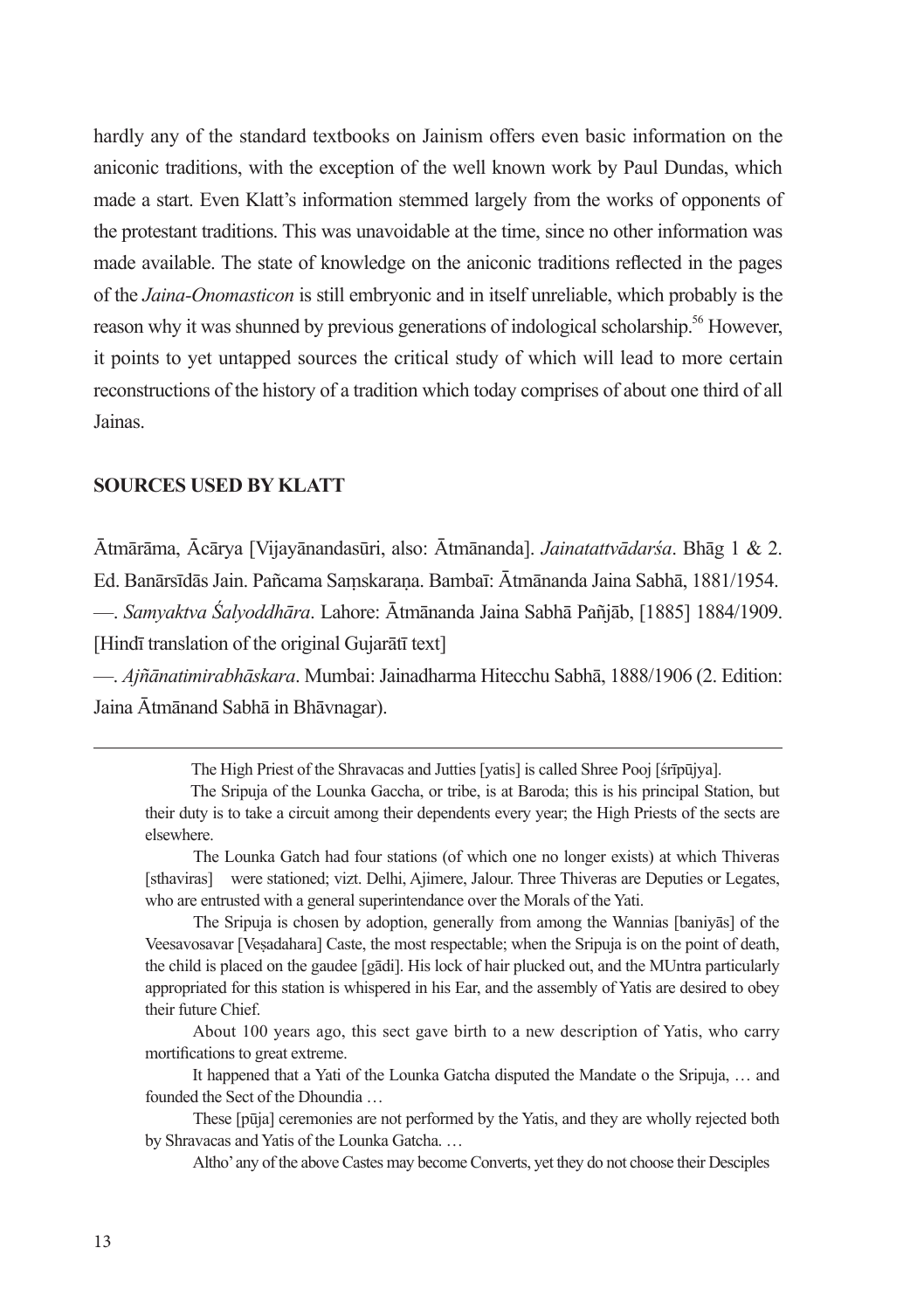- Patta-vriksha (Hoernle).

- Communication by Letter with J. Klatt.

Bayley, Edward Clive, The History of India As Told by Its Own Historians: The Local Muhammadan Dynasties. Gujarát. London: W.H. Allen and Co., Publishers to the India Office, 1886 (Reprint: S. Chand & Co., 1970).

**BENDALL JOURNEY See Bendall 1886** 

Bendall, Cecil. A Journey of Literary and Archaeological Research in Nepal and Northern India, During the Winter of 1884–5. Cambridge: University Press, 1886 (Appendice II: Rough List of MSS. In the Jain Mandir, Benares).<sup>57</sup>

Bhandarkar, Ramakrishna Gopal. Report on the Search for Sanskrit Manuscripts in the Bombay Presidency During the Year 1883-1884. Bombay: Government Central Press, 1887

Bhandarkar, Shridhar Ramakrishna. Report of a Second Tour in Search of Sanskrit Manuscripts made in Rajputana and Central India in 1904-5 and 1905-6. Bombay: The Government Central Press, 1907.

Bhandarkar, Shridhar Ramakrishna (Comp.). A Catalogue of the ... [Sanskrit] Manuscripts Deposited in the Deccan College [Poona]. With an Index. Bombay: Government Central Press, 1888.

CATALOGUE BOMBAY See Sathe

Catalogue of Sanskrit Books for Sale at the Pandit Jyeshtharam Mukundjee's Book Depot. Bombay 1892 [Electronic Reproduction: Hathi Trust Digital Library, 2011].

or Chila's [chelas] from the Military Class. This is at least the case with the Lounka Gatcha'

<sup>&</sup>lt;sup>57</sup> Bendall (1886: 24f.) believed to be the first European to have visited the Svetambara Mandir at the ghāts in Benares. He attended a committee meeting of the Bāla Sarasvatībhavana library, started at suggestion of his guide Pandit Dhundhiraja Dharmadhikarī.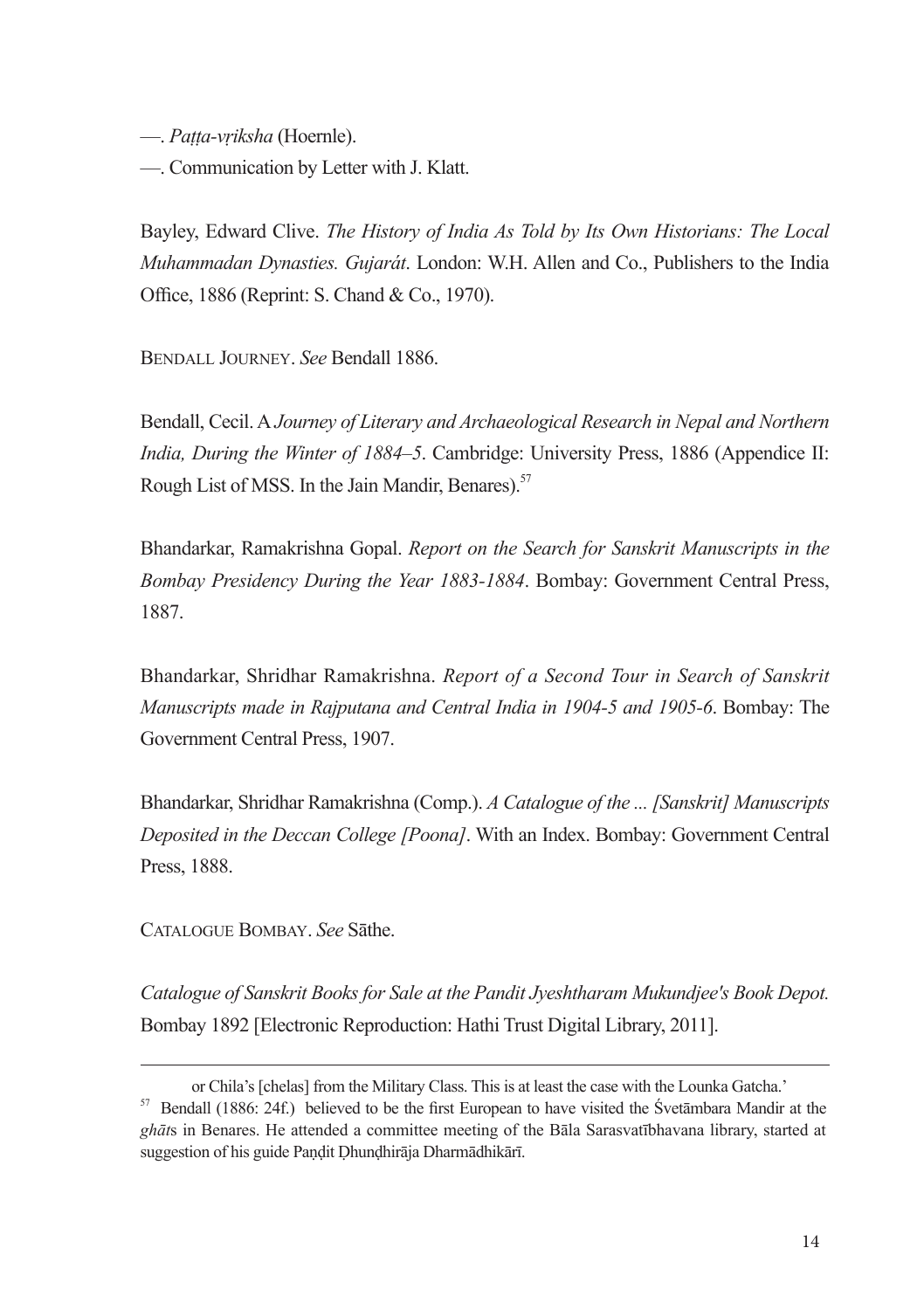Dharmasāgaragani. Gūrvāvalīsūtram (Ms. Or. Fol. 997). In: Weber 1892: 997-1015.

GACCHA-NĀMĀNUKRAMANIKĀ.

Gazetteer of the Bombay Presidency. Vol. VIII. Kāthiāwār. Bombay: Government Central Press. 1889.

Hemacandrasūri, Ācārya. Viśesāvaśvaka-vrtti. In: Weber (1888: 788).

Jacobi, Hermann. 'Ueber die Entstehung der Çvetâmbara und Digambara Sekten.' Zeitschrift der Deutschen Morgenländischen Gesellschaft 38 (1884) 1-42.

Journal of the Bombay Branch of the Royal Asiatic Society I.

Khān, Alī Muhammad. Mir'āt-i Ahmadī-i sūba-i Ahmadābād Guğrāt. The Political and Statistical History of Gujarát. Translation of the Persian of Alí Mohammed Khán, the Revenue Minister of the Province: to which are Added. Copious Annotations, and an Historical Introduction by James Bird. London: Bentley, 1835 (Oriental Translation Fund  $(47)$ 

- Mirát-i-Ahmadí.' See Bayley 1886.

Kunte, Kāshi Nāth. Report on Sanskrit Manuscripts for (1) Quarter July to September 1880, (2) Ouarter Oct. to December 1880, (3) Year 1880-81, (4) Ouarter April to June 1881. Lahore, 1882. [BL: W 988]

Logan, William. 'The Six Tirthaka.' The Indian Antiquary VIII (1879) 311-314.

Manāk, Bhīmasimha (ed.). Prakarana-ratnākara. Vol. III (4 Vols). Bombay, 1876-78.

Miles, Lieut.-Colonel William. 'On the Jainas of Gujerat and Mārwār.' Transactions of the Roval Asiatic Society of Great Britain and Ireland 3 (1835) 335-371 (Communication of the Bombay Branch of the Royal Asiatic Society, Read  $7<sup>th</sup>$  of January 1832).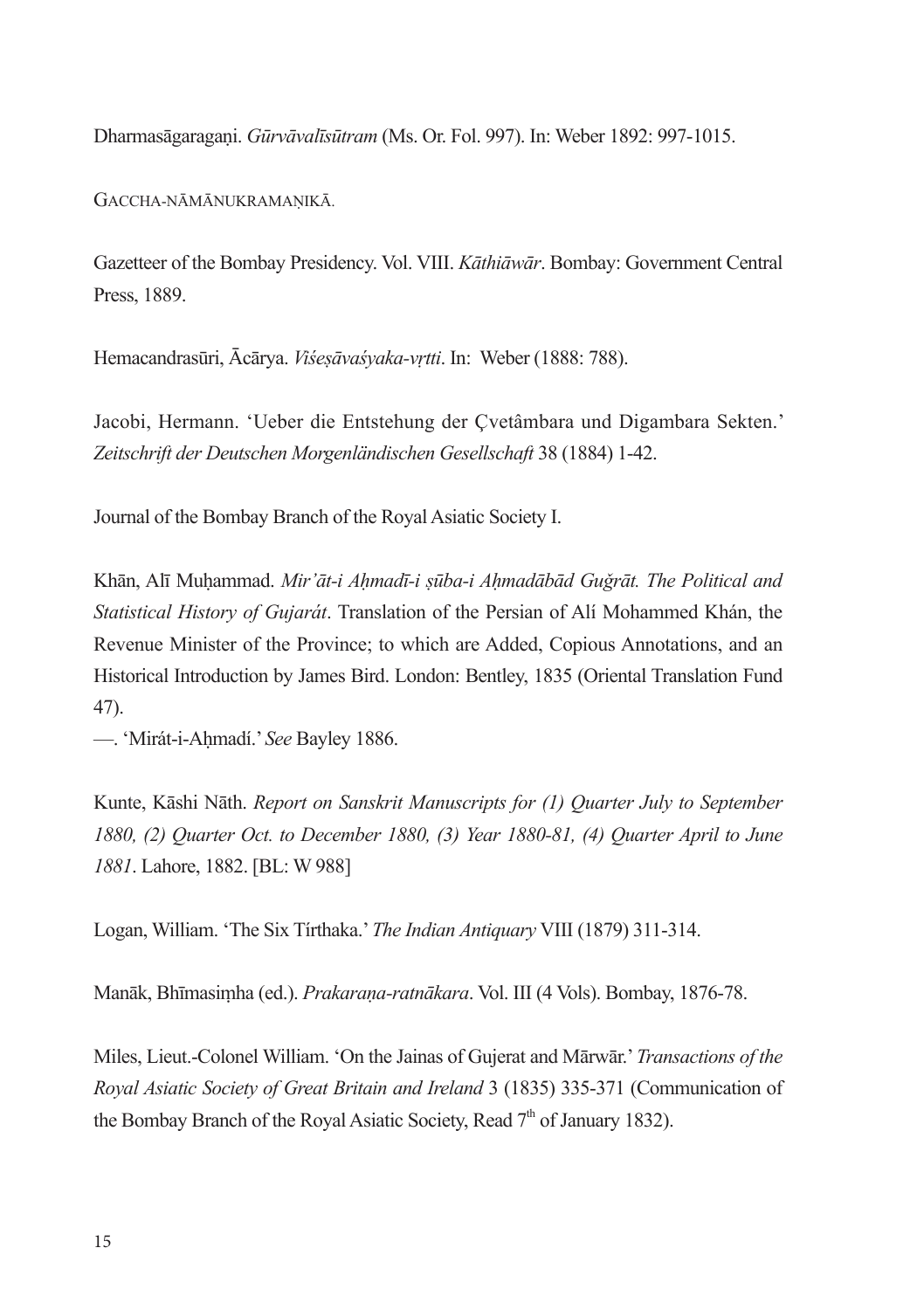Monier-Williams, William, Rang Lal & (Colonel) William Davies. [32.1.1888: On the Jains.] In: Thomas Wade 'I. Reports of Meetings of the Royal Asiatic Society, Session 1887–88.' Journal of the Royal Asiatic Society of Great Britain & Ireland N.S. 20, 2  $(1888)$  277-288.

Pattāvalīvācanā. Anonymous Text of the Kharataragaccha. In: A. Weber 1892: 1030-1056

Peterson, Peter. A Third Report of Operations in Search of Sanskrit Mss. in the Bombay Circle April 1884-March 1886. Extra Number of the Journal of the Bombay Branch of the Royal Asiatic Society. Bombay: Society's Library, Town Hall/London: Trübner & Co., 1887

Ratnanandin, Ācārya. Bhadrabāhucaritra (15th-16th C.E.). See Jacobi (1884: 9).

Samavāvānga. Edited by Rāva Dhanapatisimha Bahādura. Benares, VS 1937 (1880).

Sāthe, G. M. (Registrar of Native Publications). Catalogue of Books Printed in the Bombay Presidency. During the Quarter Ending 31st March 1888 – 10th February 1891. Bombay: Government Central Press, 1888-1891.

Weber, Albrecht. Verzeichniss der Sanskrit- und Prâkrit-Handschriften der Königlichen Bibliothek zu Berlin. Zweiter Band. Erste Abtheilung. Die Handschriften-Verzeichnisse der Königlichen Bibliothek zu Berlin. Fünfter Band. Berlin: A. W. Schade, 1886.

- Verzeichniss der Sanskrit- und Prâkrit-Handschriften der Königlichen Bibliothek zu Berlin, Zweiter Band, Zweite Abtheilung Die Handschriften-Verzeichnisse der Königlichen Bibliothek zu Berlin. Fünfter Band. Berlin: A. Asher & Co., 1888.

- Verzeichniss der Sanskrit- und Prâkrit-Handschriften der Königlichen Bibliothek zu Berlin. Zweiter Band. Dritte Abtheilung. Die Handschriften-Verzeichnisse der Königlichen Bibliothek zu Berlin. Fünfter Band. Berlin: A. Asher & Co., 1892.

<sup>&</sup>lt;sup>58</sup> Including a complete bibliography of Klatt's publications and manuscripts.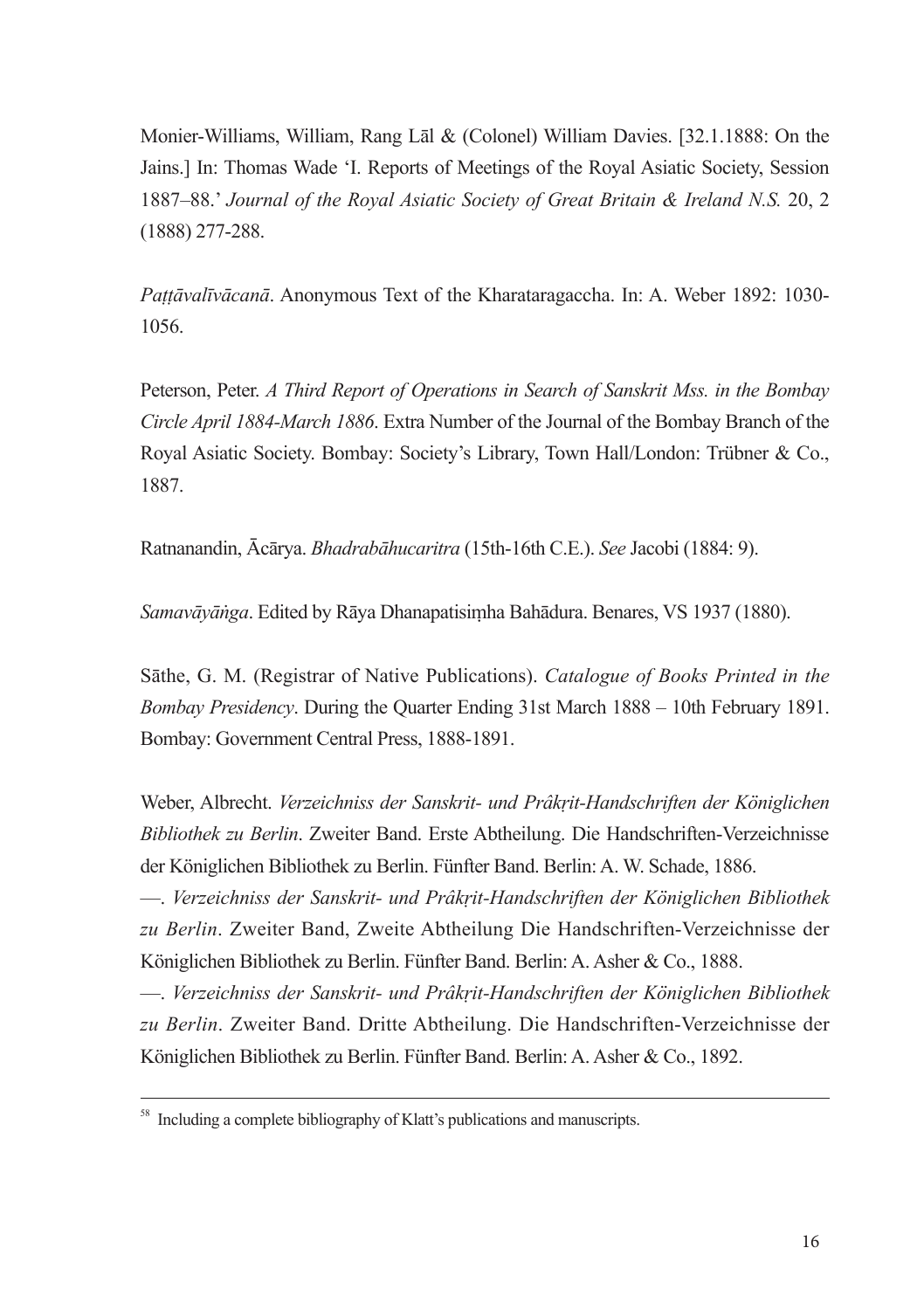## **GENERAL BIBLIOGRAPHY<sup>58</sup>**

Bender, Ernest. 'An Early Nineteenth Century Study of the Jains,' Journal of the American Oriental Society 96, 1 (1976) 114-119.

Böhm, Winfried. 'Klatt, Fritz.' Neue Deutsche Biographie 11 (1977) 710-711.

Hartwig, O & K. Schultz (Hg.). Centralblatt für Bibliothekswesen. Leipzig: Otto Harrassowitz, 1884 ff.

Flügel, Peter. 'Protestantische und Post-Protestantische Jaina-Reformbewegungen: Zur Geschichte und Organisation der Sthänakaväst I-IV.' Berliner Indologische Studien 13/14 (2000) 37-103, 15-17 (2003) 149-240, 18 (2007) 127-206, 20 (2012) 37-126.

— The Unknown Lonkā: Tradition and the Cultural Unconscious.' Jaina Studies. Papers of the 12<sup>th</sup> World Sanskrit Conference Vol. 9. Eds. Colette Caillat & Nalini Balbir, 181-278. Delhi: Motilal Banarsidas. 2008. (https://eprints.soas.ac.uk/3195/)

- Changing Self-Perceptions: Reflections on the Social History of Modern Jainism. The Jaina and the British. Universität Tübingen, 19.2.2010.

— Die Sthānakavāsī Śvetāmbara Jaina-Orden in Nordindien. Protestantische und Post-Protestantische Jaina-Reformbewegungen. Wiesbaden: Harrasowitz Verlag, 2012.

Hastīmal, Ācārya. Jaina Dharma kā Maulik Itihās, IV. Jaypur: Jaina Itihās Samiti, 1987/1995.

Jain, Sāgarmal & Vijay Kumār. 2003: Sthānakavāsī Jain Paramparā kā Itihās. Vārānasī: Pārśvanāth Vidvāpīth.

Klatt, Fritz. Biographische Aufzeichnungen. Mit einer Vorbemerkung zu den Briefen von Gertrud Breysig und der Bibliographie seiner Schriften und Beiträge von Ursula Schulz. Bremen: Bremer Volkshochschule, 1965 (Bremer Beiträge zur Freien Volksbildung, Heft 7).

Klatt, Johannes Emil, Klatt, Johannes. De trecentis Cānakvae poetae Indici sententiis dissertatio inauguralis philologica, quam consensu et auctoritate amplissimi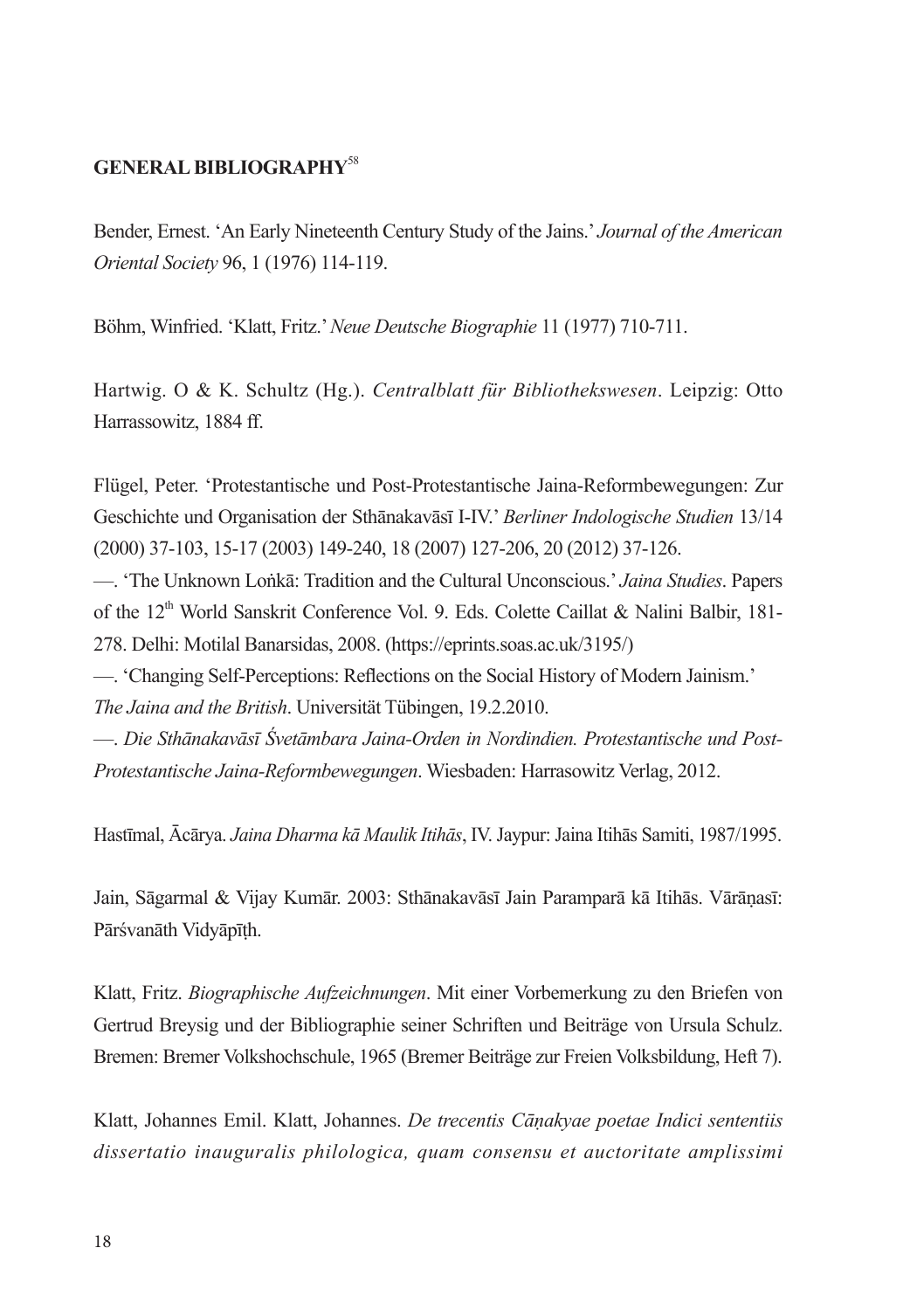philosophorum ordinis in Academia Fridericiana Halensi cum Vitebergensi consociata ad summos in philosophia honores capessendos d. XV m. Febr. a. MDCCCLXXIII hor. XII una cum thesibus publice defendet scriptor Johannes Klatt Brombergensis : adversariorum partes susceperunt Konrad Zacher, cand, phil., Aemilius Gaessner, cand, phil. Academia Fridericiana, Halis Saxonum, 1873 (Berolini, Typis: A W. Schadii).

- Dhanapāla's Rishabhapañcāçikā'. Zeitschrift der Deutschen Morgenländischen Gesellschaft 33 (1879a) 445-477.

- 'Die Jaina-Handschriften der K. Bibliothek zu Berlin'. Zeitschrift der Deutschen Morgenländischen Gesellschaft 33 (1879b) 478-483.

- "Vorderindien". Zeitschrift der Deutschen Morgenländischen Gesellschaft. Jahresbericht der Deutschen Morgenländischen Gesellschaft 34 (1880) 13-43.

- 'Vorderindien'. Zeitschrift der Deutschen Morgenländischen Gesellschaft. Jahresbericht der Deutschen Morgenländischen Gesellschaft 35 (1881) 20-59.

- 'Indien'. Jahresbericht der Geschichtswissenschaft. Im Auftrage der Historischen Gesellschaft zu Berlin herausgegeben von F. Abraham, J. Hermann und E. Meyer. II. Jahrgang 1879. Berlin: Ernst Siegfried Mittler & Sohn, [1880] (1881) 1-26.

- 'Islam', Ibid. (1881) 237-249.

- Hadische Drucke'. Zeitschrift der Deutschen Morgenländischen Gesellschaft 35  $(1881)$  189-206.

- Extracts from the Historical Records of the Jains'. The Indian Antiquary XI (1882) 245-256.

- Christian Lassen'. Allgemeine Deutsche Biographie 17 (1883) 784-788.

- Literatur-Blatt für orientalische Philologie. Band 1-4. Hg. Ernst Wilhelm Adalbert Kuhn. Unter Mitwirkung von Johannes Klatt. Leipzig: Schulze, 1883-1886 (Later: Orientalische Bibliographie).

- Eine apokryphe Pattāvalī der Jainas'. Festgruss an Otto von Böhtlingk zum Doktor-Jubiläum 3. Februar 1888 von seinen Freunden, 54-59. Stuttgart: W. Kohlhammer, 1888.

- Friedrich August Rosen'. Allgemeine Deutsche Biographie 29 (1889) 192-195.

- The Date of the Poet Māgha'. Vienna Oriental Journal / Wiener Zeitschrift für die Kunde des Morgenlandes 4 (1890) 61-71.

- Die Handschriften-Verzeichnisse der Königlichen Bibliothek zu Berlin'. Centralblatt für Bibliothekswesen 7, 5 (1891) 177-196.

- 'Specimen eines Jaina-Onomastikons (Vorgelegt von Hrn. Weber)'. Sitzungsberichte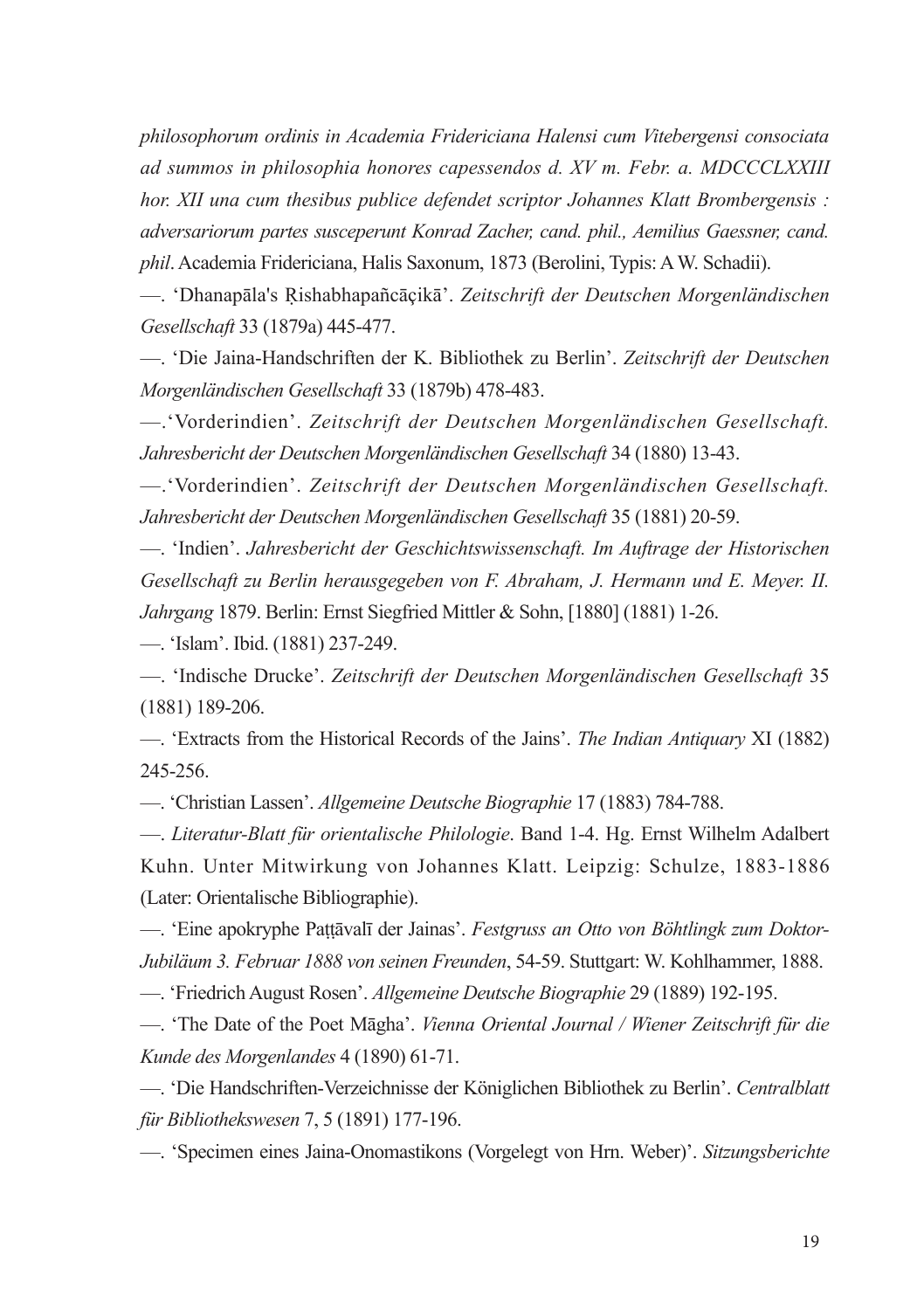der Königlich Preussischen Akademie der Wissenschaften zu Berlin. Jahrgang XXII 1892. Erster Halbband. Januar bis Mai. Gesamtsitzung 21 April, 349-362. Berlin: Verlag der Königlichen Akademie der Wissenschaften, in Commission bei Georg Reimer, 1892a. http://www.biodiversitylibrary.org/pdf3/005781000093352.pdf

- Specimen of a literary-bibliographical Jaina-Onomasticon. [Fifteen of the Fifty-Five Pages Corrected by Ernst Leumann. With a Preface in German by Albrecht Weber.] Leipzig: O. Harassowitz, 1892b.

- Jaina Onomasticon. Berlin 1893 (Manuscript Bound in Eight Volumes. Hamburg, Institut für Indologie und Tibetologie).

-. 'The Samachari-Satakam of Samayasundara and Pattavalis of the Anchala-Gachcha and other Gachchas (Revised with Additions by Ernst Leumann)'. The Indian Antiquary XXIII (1894) 169-183.

Leumann, Ernst. '[Biographical Note on Klatt].' In: Klatt (1894) 169, n.2.

- 'An Klatt geschickte Ergänzungen zum bibliographischen Index der Jaina-Literatur. 27 loose leaves.' In: Plutat (1998) 32.

Mālvaniyā, Dalsukh D. 'Śrī Lonkāśāh nī ek Krti.' Svādhyāya 2, 1 (1963a) 50-82.

- 'Śrī Lokāśāh ane temnā Mat.' Svādhyāya 2, 2 (1963b) 143-155.

—. 'Lonkāsāh Mat kī Do Pothiyām.' Muni Śrī Hajārīmal Smrti Granth: Ed. Sobhācandra Bhārill, 184-188. Byāvar: Muni Śrī Hajārīmal Smrti Granth Prakāśan Samiti, 1965.

Mehta, Mohan Lal & K. Rishabh Chandra. Prakrit Proper Names. Vol. I-II. Ahmedabad: L. D. Institute, 1970-1972.

Plutat, Birte (comp.). Catalogue of the Papers of Ernst Leumann in the Institute for the Culture and History of India and Tibet. University of Hamburg. Stuttgart: Franz Steiner Verlag, 1998.

Rau, Wilhelm (ed.). Bilder 135 deutscher Indologen. Zweite erweiterte und verbesserte *Auflage*. Wiesbaden: Steiner Verlag, 1965/1982 (Glasenapp-Stiftung Band 23).

Turner, Ralph Lilley, A Comparative Dictionary of the Indo-Aryan Languages. London: